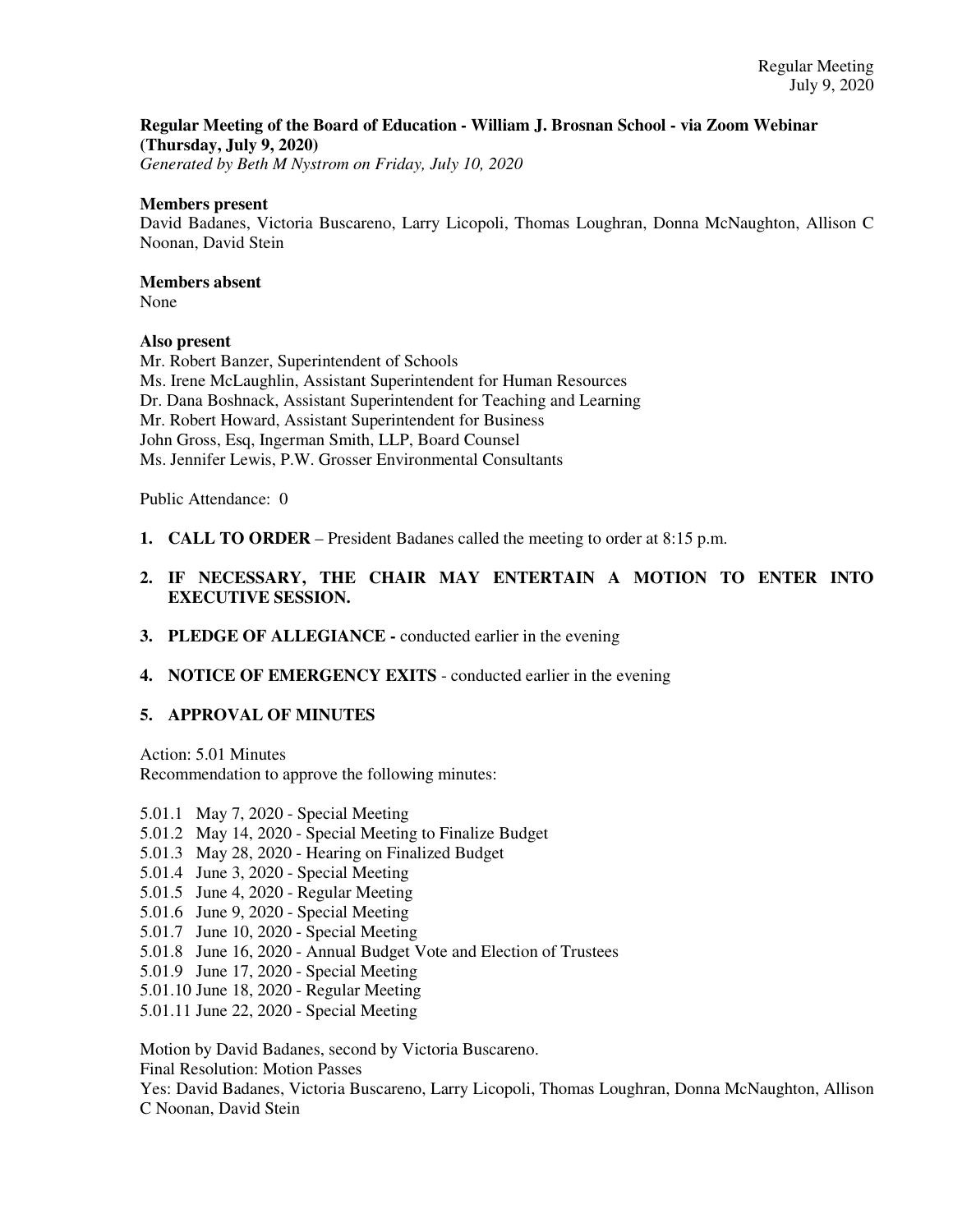# **6. STUDENT AND STAFF RECOGNITION/ANNOUNCEMENTS FROM THE SUPERINTENDENT OF SCHOOLS**

Mr. Robert Banzer, Superintendent of Schools, stated that there has been more information from Governor Cuomo regarding the timeline for reopening schools. Guidance is expected from the state on July  $13<sup>th</sup>$  and the deadline to submit a reopening plan to the state is July 31<sup>st</sup>. The District has been working with various committees and subcommittees, and using information from prior surveys to develop various reopening plans.

There was a discussion by the Board regarding reopening plans.

The Board requested that counsel explain the proposed LIPA settlement agreement.

Mr. John Gross, Ingerman Smith, stated that the Board, Town of Huntington and LIPA were directed by Administrative Judge Hinrichs to meet with him to discuss a resolution of the litigation. Mr. Gross stated that they agreed to participate but indicated to the court and town that participating was subject to board approval and to carry back any hammered out resolution that might be produced by those discussions for review by the Board. In February a proposal was presented to the Board in executive session pursuant to the direction of the judge. The proposed agreement was reviewed by the Board and it was rejected. The Board directed counsel to continue to prepare for the appeal of the third party beneficiary. Mr. Gross stated that the tax certiorari case proceeded and was concluded. The District does not have a standing in the tax certiorari case, only third party beneficiary. When the pandemic occurred counsel sent a letter in April to LIPA requesting a two year delay in proceedings by the District and the town. Judge Hinrichs heard about the correspondence and directed them to appear before him to discuss a settlement. The only change to the settlement was a \$625,000 payment to the district in the first year. That settlement was brought back to the Board and the second proposal was rejected by the Board. Counsel became aware that Judge Emerson, who was handling the tax certiorari case, was moving toward issuance of an order based on the tax certiorari trial. During the week of June 1<sup>st</sup> the School Board met with the Town Board to discuss pending litigation and the seeming release by Judge Emerson of her decision. After a series of discussions and after a joint meeting on June 22<sup>nd</sup> the Board of Education confirmed that we were to present a proposal to LIPA in addition to the \$1,000,000 an additional \$2,000,000 to the school district. This was presented to LIPA's counsel on July 2<sup>nd</sup> and the LIPA Board consented to the agreement. The agreement is essentially seven years, \$14.5 million direct payments to the school district. The percentage in assessed valuation is dropped to 47%. The Board has to formally vote on this on July  $20<sup>th</sup>$  which will be subsequent to the town hall meeting which will be held on Wednesday. Mr. Gross stated it does not involved the Town of Huntington. Mr. Gross stated that the agreement will be explained to the community at the town hall meeting on Wednesday, July 15<sup>th</sup>.

**7. COMMUNICATIONS** - Please Note: This is the opportunity for persons who had written letters to the Board to speak to the Board regarding the issues raised in their communications. Speakers are asked to keep their comments brief, and to speak for no longer than 5 minutes.

## Discussion: 7.01 Communications to the Board

There were no communications to the Board requiring Board action.

Mr. Banzer stated that any questions regarding LIPA will be addressed at the Board Workshop next week.

Mr. Banzer stated that there were inquiries about kindergarten enrollment sections at Norwood Avenue Elementary School where some families asked the district to look at those sections. Mr. Banzer stated that they continue to monitor and assess the enrollment in those sections and a final decision would be made towards the end of August.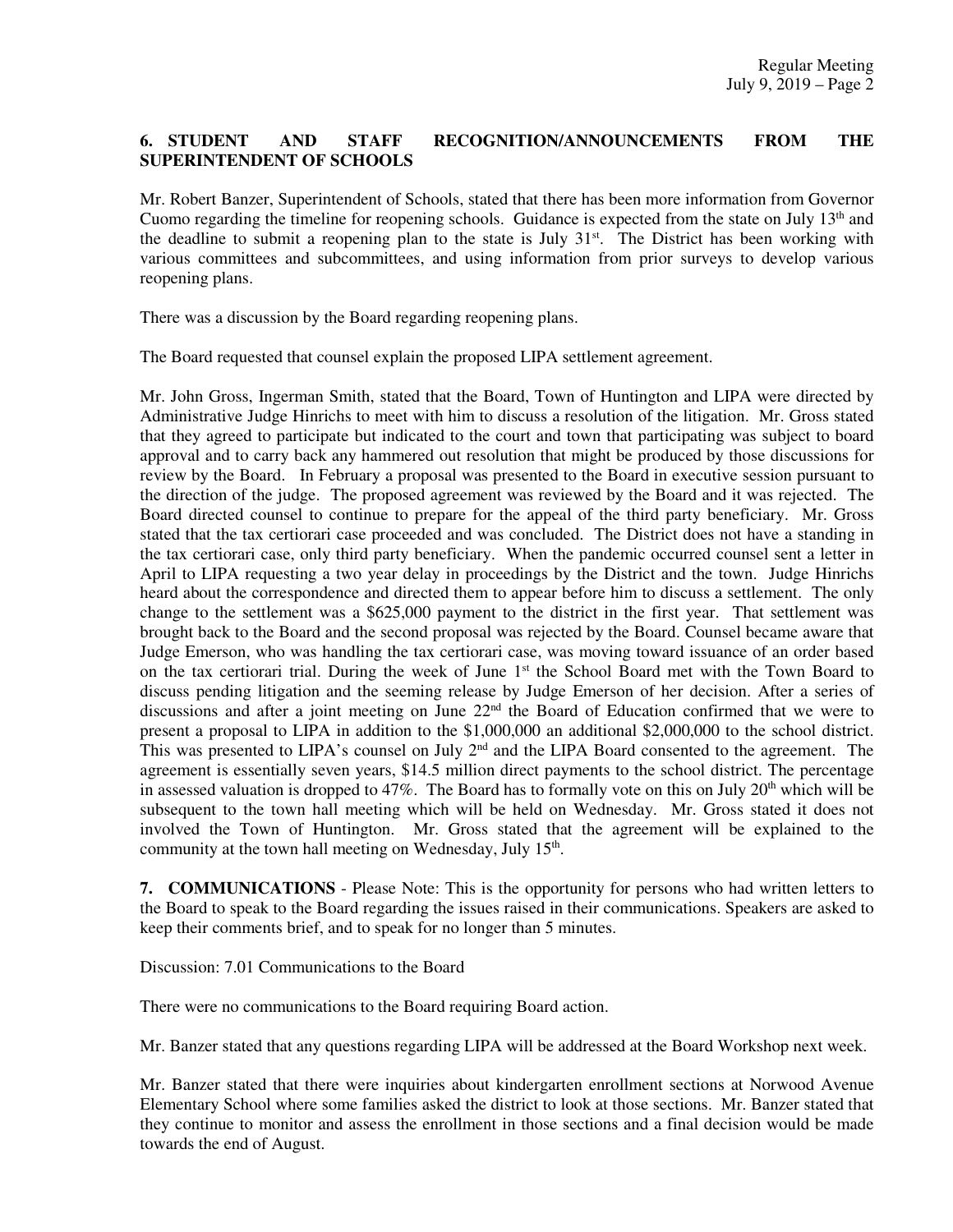**8. PUBLIC COMMENT/PARTICIPATION** - Please Note: Community members are invited to share their questions, comments, or concerns with the School Board. When speaking, citizens should state their name and address for the record and limit their presentation to 5 minutes. Where possible, the Board will answer factual questions immediately. A written response may be provided when information is not available. If a response would involve discussion of Board Policy or decisions which might be of interest to citizens not present at the meeting, the Board may place the item on a future meeting agenda.

There was no public comment/participation.

## **9. SPECIAL REPORTS**

Action: 9.01 Northport Middle School Comprehensive Investigation Report prepared by P. W. Grosser Environmental Consultants (entire report is available on the District's website: http://web.northport.k12.ny.us/board of education/nms subcommittee)

Recommendation to approve the following resolution:

 "RESOLVED, that the Board of Education accepts the Comprehensive Investigation Report prepared by P.W. Grosser Environmental Consultants; and

 BE IT FURTHER RESOLVED, that the Board of Education directs the administration to implement the recommendations for improvements as submitted by P.W. Grosser Environmental Consultants and confirmed by the District Subcommittee in a timely manner"

There was a brief discussion by the Board regarding the report from P.W. Grosser Environmental Consultants and Jennifer Lewis of P.W. Grosser answered additional questions about the report. The Board thanked the subcommittee for their time and commitment.

Motion by Larry Licopoli, second by Victoria Buscareno. Final Resolution: Motion Passes Yes: David Badanes, Victoria Buscareno, Larry Licopoli, Thomas Loughran, Donna McNaughton, Allison C Noonan, David Stein

# **10. SUPERINTENDENT'S REPORT, GENERAL - FOR BOARD ACTION**

Action: 10.01 Personnel Actions Report Recommendation to approve the attached Personnel Actions Report

Motion by David Badanes, second by Victoria Buscareno. Final Resolution: Motion Passes Yes: David Badanes, Victoria Buscareno, Larry Licopoli, Thomas Loughran, Donna McNaughton, Allison C Noonan, David Stein

Action: 10.02 Schedule J - Committee on Special Education Recommendation to approve Schedule J - Committee on Special Education

Motion by David Badanes, second by Victoria Buscareno. Final Resolution: Motion Passes Yes: David Badanes, Victoria Buscareno, Larry Licopoli, Thomas Loughran, Donna McNaughton, Allison C Noonan, David Stein

Action: 10.03 Policies - Second Read and Adopt Recommendation to approve for a second read and adopt revisions to the following policy: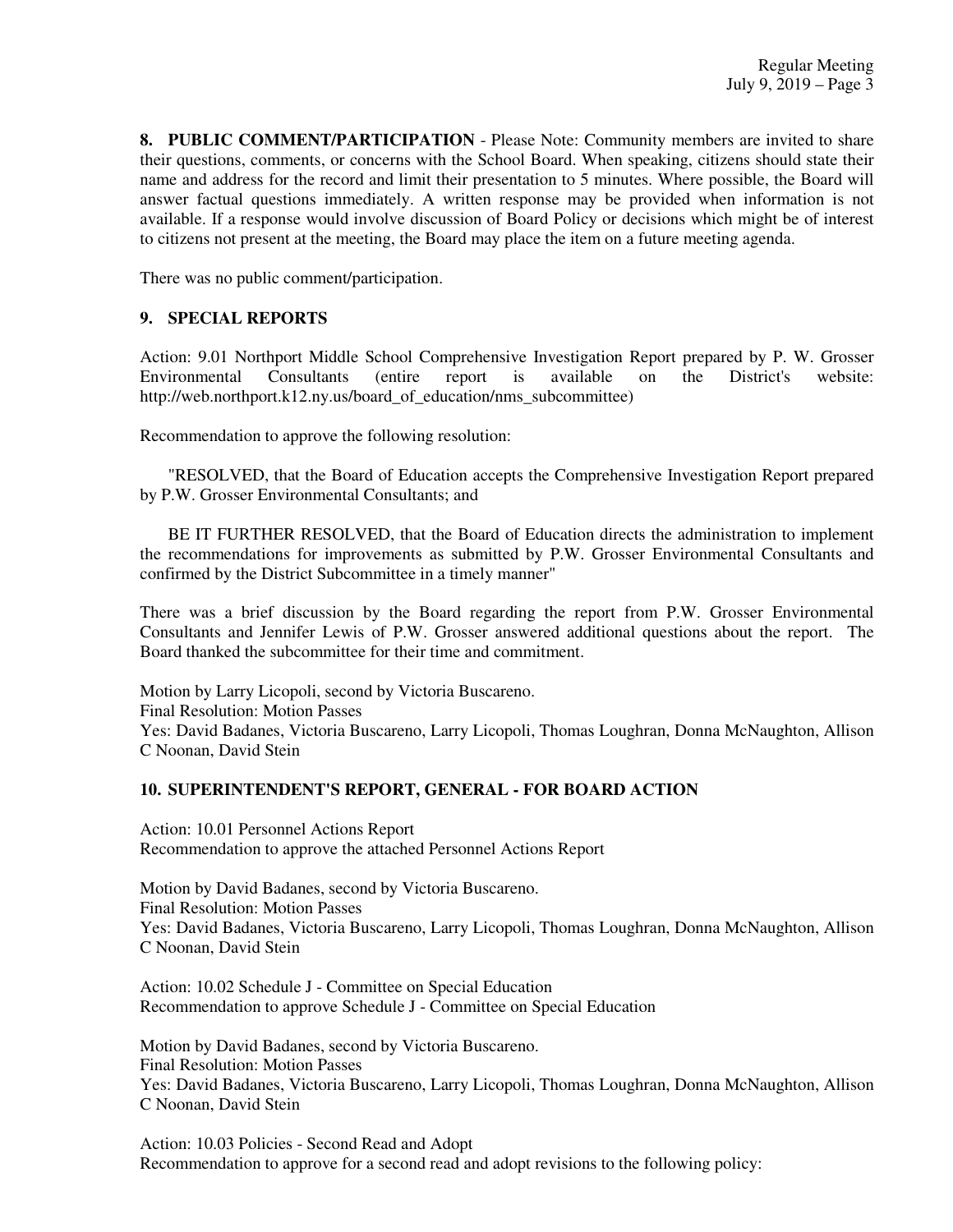10.03.1 Policy #1905 - "Title I Parental Involvement"

Motion by David Badanes, second by Victoria Buscareno. Final Resolution: Motion Passes Yes: David Badanes, Victoria Buscareno, Larry Licopoli, Thomas Loughran, Donna McNaughton, Allison C Noonan, David Stein

Action: 10.04 ESSA Accountability - 2020-2021 Participation Rate Improvement Plan Recommendation to approve the ESSA Accountability - 2020-2021 Participation Rate Improvement Plan for the following schools:

10.04.1 Pulaski Road School 10.04.2 Northport Middle School

Motion by David Badanes, second by Victoria Buscareno. Final Resolution: Motion Passes Yes: David Badanes, Victoria Buscareno, Larry Licopoli, Thomas Loughran, Donna McNaughton, Allison C Noonan, David Stein

## **11. SUPERINTENDENT'S REPORT, FINANCIAL - FOR BOARD ACTION**

Action: 11.01 Genesee Valley Educational Partnership Contract for Office Supplies/Toner Recommendation to approve the following resolution authorizing piggybacking on the Genesee Valley Educational Partnership Contract for Office Supplies/Toner:

 "WHEREAS, the Genesee Valley Educational Partnership (Genesee - Livingston - Steuben - Wyoming BOCES) has made available to other municipalities a contract for office supplies/toner; and

 WHEREAS, said contract for office supplies/toner was let for bid consistent with the requirements of General Municipal Law, section 103; and

 WHEREAS, the Northport-East Northport U.F.S.D. is permitted to utilize said contract in accordance with the terms and conditions of the bid and requirements of General Municipal Law, section 103; and

 NOW, THEREFORE, BE IT RESOLVED, that the Board of Education hereby authorizes the purchase of office supplies/toner from Genesee Valley Educational Partnership in accordance with the requirements of General Municipal Law, section 103."

Motion by Allison C Noonan, second by Victoria Buscareno. Final Resolution: Motion Passes Yes: David Badanes, Victoria Buscareno, Larry Licopoli, Thomas Loughran, Donna McNaughton, Allison C Noonan, David Stein

Action: 11.02 Southampton UFSD Contract for Library Supplies, Furnishings & Equipment Recommendation to approve the following resolution authorizing piggybacking on the Southampton UFSD Contract for Library Supplies, Furnishings & Equipment:

 "WHEREAS, the SOUTHAMPTON UFSD has made available to other municipalities a contract for library supplies, furnishings & equipment; and

WHEREAS, said contract for library supplies, furnishings  $\&$  equipment was let for bid consistent with the requirements of General Municipal Law, section 103; and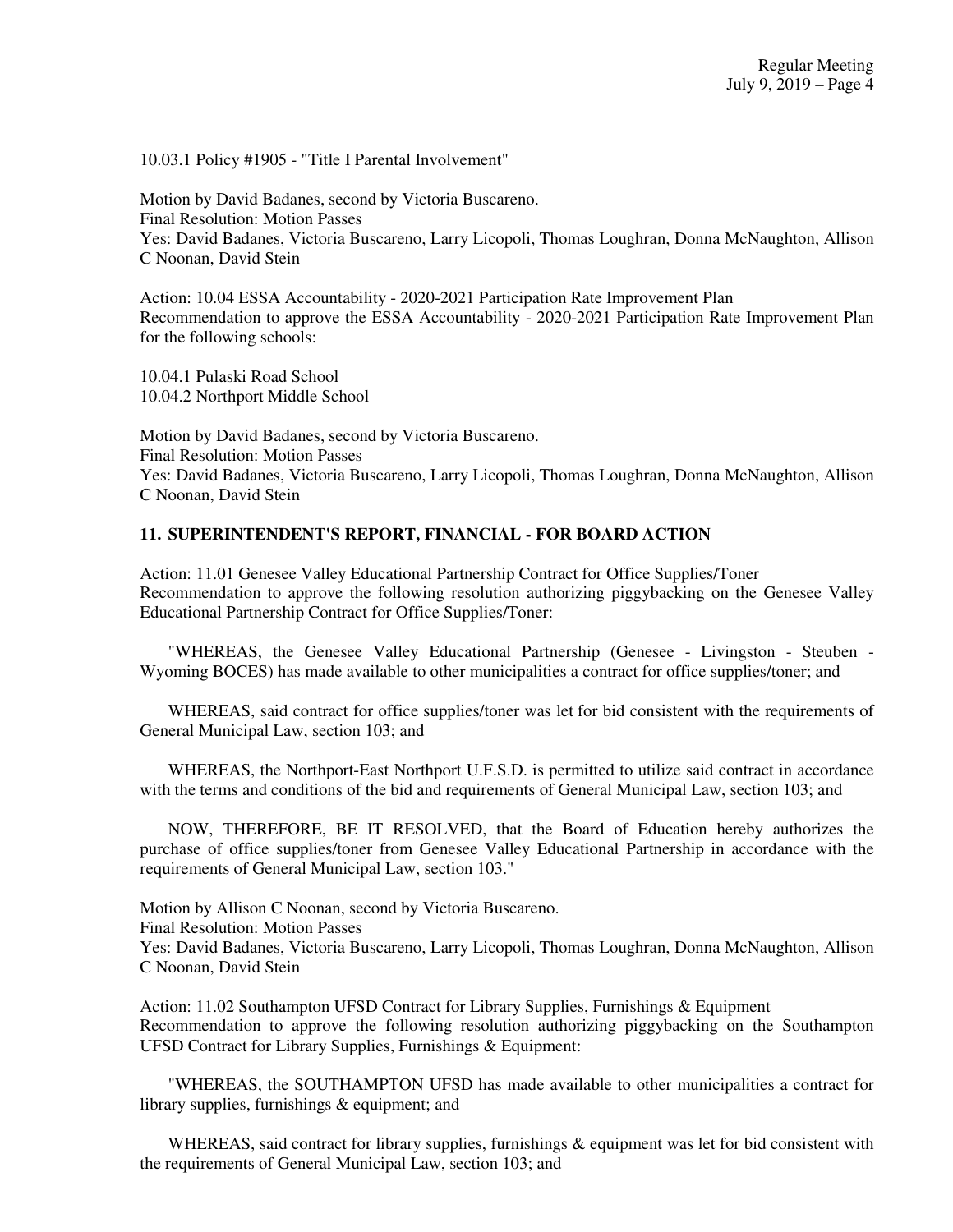WHEREAS, the Northport-East Northport UFSD is permitted to utilize said contract in accordance with the terms and conditions of the bid and requirements of General Municipal Law, section 103; and

 NOW, THEREFORE, BE IT RESOLVED, that the Board of Education hereby authorizes the purchase of library supplies, furnishings & equipment from Southampton UFSD contract in accordance with the requirements of General Municipal Law, section 103."

Motion by Allison C Noonan, second by Victoria Buscareno. Final Resolution: Motion Passes Yes: David Badanes, Victoria Buscareno, Larry Licopoli, Thomas Loughran, Donna McNaughton, Allison C Noonan, David Stein

Action: 11.03 Southampton UFSD Contract for School Supplies & Materials Recommendation to approve the following Resolution authorizing piggybacking on the Southampton UFSD Contract for School Supplies & Materials #SPS18-001 2nd Ext.

 "WHEREAS, the SOUTHAMPTON UFSD has made available to other municipalities a contract for school supplies and materials; and

 WHEREAS, said contract for school supplies and materials was let for bid consistent with the requirements of General Municipal Law, section 103; and

 WHEREAS, the Northport-East Northport U.F.S.D. is permitted to utilize said contract in accordance with the terms and conditions of the bid and requirements of General Municipal Law, section 103; and

 NOW, THEREFORE, BE IT RESOLVED, that the Board of Education hereby authorizes the purchase of school supplies and materials from Southampton UFSD contract in accordance with the requirements of General Municipal Law, section 103."

Motion by Allison C Noonan, second by Victoria Buscareno.

Final Resolution: Motion Passes

Yes: David Badanes, Victoria Buscareno, Larry Licopoli, Thomas Loughran, Donna McNaughton, Allison C Noonan, David Stein

Action: 11.04 Suffolk County Department of Public Works Contract for Automated Vehicle Location and Monitoring

Recommendation to approve the following resolution authorizing piggybacking on the Suffolk County Department of Public Works Contract for Automated Vehicle Location and Monitoring:

 "WHEREAS, the Suffolk County Department of Public Works has made available to other municipalities a contract for Automated Vehicle Location and Monitoring; and

 WHEREAS, said contract for Automated Vehicle Location and Monitoring was let for bid consistent with the requirements of General Municipal Law, section 103; and

 WHEREAS, the Northport-East Northport U.F.S.D. is permitted to utilize said contract in accordance with the terms and conditions of the bid and requirements of General Municipal Law, section 103; and

 NOW, THEREFORE, BE IT RESOLVED, that the Board of Education hereby authorizes the purchase of Automated Vehicle Location and Monitoring from the Suffolk County Department of Public Works in accordance with the requirements of General Municipal Law, section 103."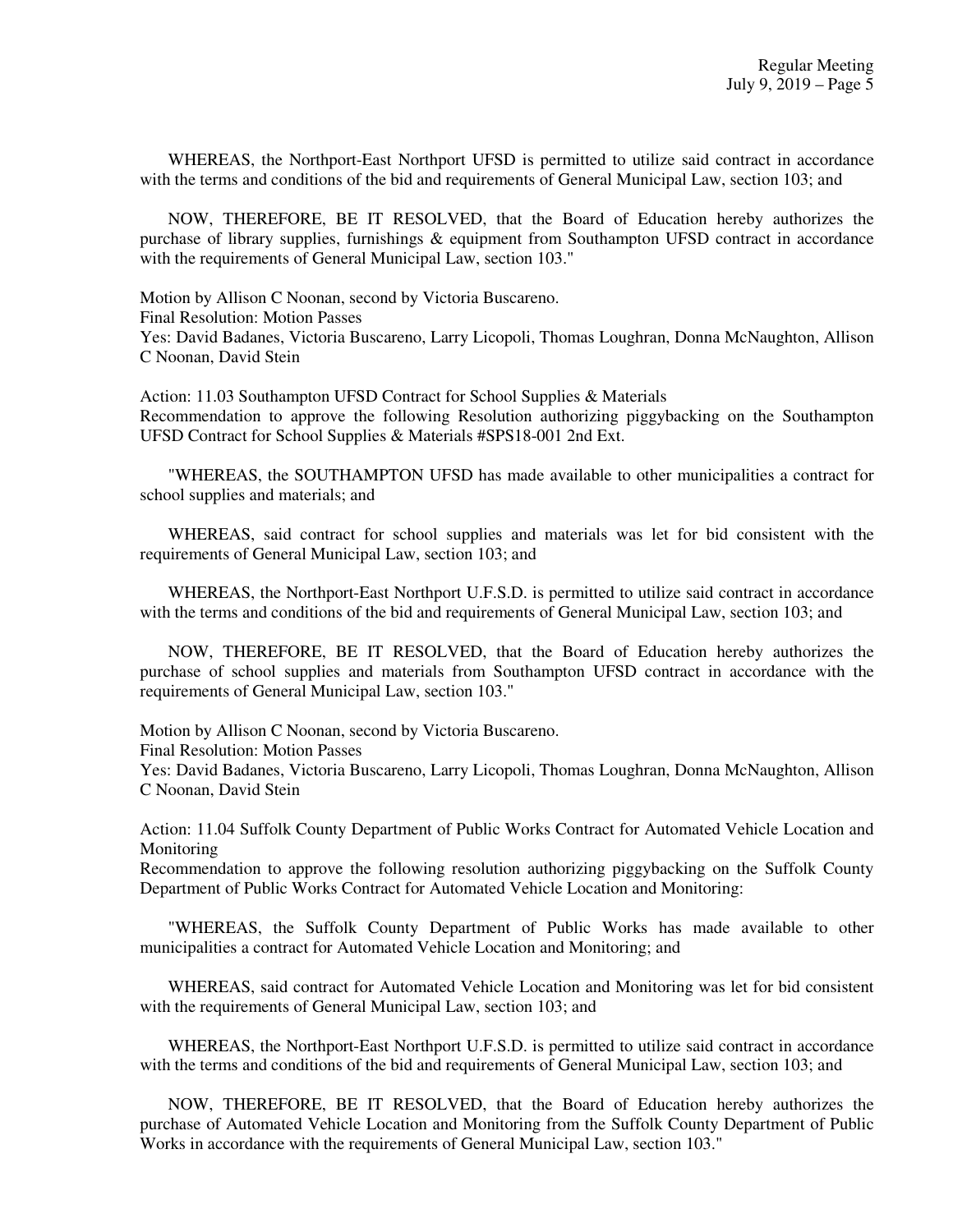Motion by Allison C Noonan, second by Victoria Buscareno.

Final Resolution: Motion Passes

Yes: David Badanes, Victoria Buscareno, Larry Licopoli, Thomas Loughran, Donna McNaughton, Allison C Noonan, David Stein

Action: 11.05 Omnia Partners Contract #R180201 for Food Service Equipment, Small Wares, Parts Design and/or Installation

Recommendation to approve the following resolution authorizing piggybacking on the Omnia Partners Contract #R180201 for Food Service Equipment, Small Wares, Parts Design and/or Installation:

 "WHEREAS, the Omnia Partners has made available to other municipalities a contract for food service equipment, small wares, parts, design and/or installation; and

 WHEREAS, said contract for food service equipment, small wares, parts, design and/or installation was let to bid consistent with the requirements of General Municipal Law, section 103; and

 WHEREAS, the Northport-East Northport UFSD is permitted to utilize said contract in accordance with the terms and conditions of the bid and requirement of General Municipal Law, section 103; and

 NOW, THEREFORE, BE IT RESOLVED, that the Board of Education hereby authorizes the purchase of food service equipment, small wares, parts, design and/or installation from Omnia Partners Contract #R180201 in accordance with the requirements of General Municipal Law, section 103."

Motion by Allison C Noonan, second by Victoria Buscareno.

Final Resolution: Motion Passes

Yes: David Badanes, Victoria Buscareno, Larry Licopoli, Thomas Loughran, Donna McNaughton, Allison C Noonan, David Stein

Action: 11.06 Omnia Partners RFP #151148 for Network Services Company/Janitorial & Sanitation Supplies, Equipment & Related Services

Recommendation to approve the following resolution authorizing piggybacking on the OMNIA RFP #151148 for Network Services Company/Janitorial & Sanitation Supplies, Equipment & Related Services:

 "WHEREAS, the OMNIA has made available to other municipalities a contract for Network Services/Janitorial & Sanitation supplies, equipment & related services; and

WHEREAS, said contract for Network Services/Janitorial & Sanitation supplies, equipment & related services was let for bid consistent with the requirements of General Municipal Law, section 103; and

 WHEREAS, the Northport-East Northport UFSD is permitted to utilize said contract in accordance with the terms and conditions of the bid and requirements of General Municipal Law, section 103; and

 NOW, THEREFORE, BE IT RESOLVED, that the Board of Education hereby authorizes the purchase of Network Services Company/Janitorial & Sanitation supplies, equipment & related services from Omnia Partners RFP #151148 in accordance with the requirements of General Municipal Law, section 103."

Motion by Allison C Noonan, second by Victoria Buscareno.

Final Resolution: Motion Passes

Yes: David Badanes, Victoria Buscareno, Larry Licopoli, Thomas Loughran, Donna McNaughton, Allison C Noonan, David Stein

Action: 11.07 Omnia Partners Contract #19FS1 For K-12 Food Products and Distribution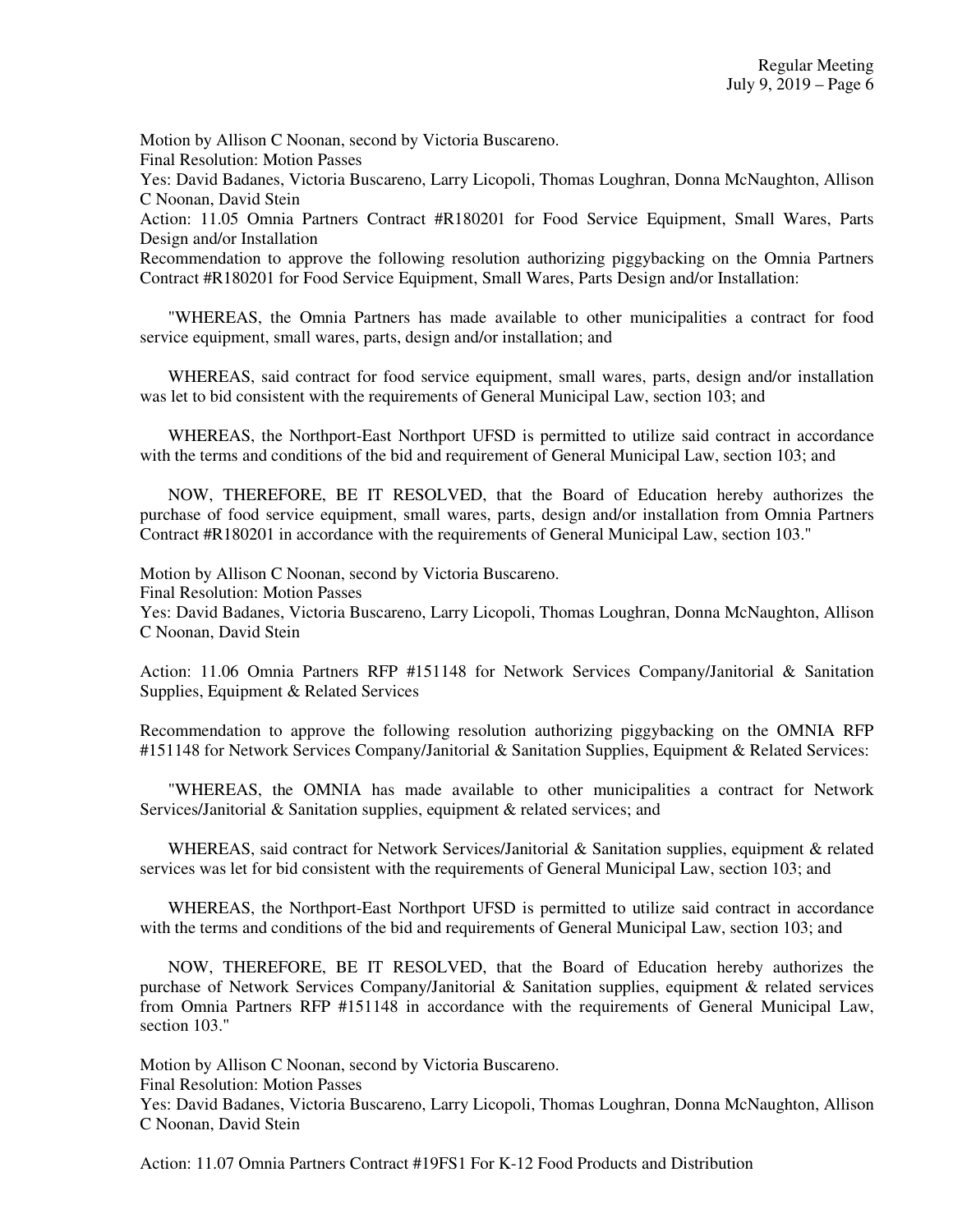Recommendation to approve the following resolution authorizing piggybacking on the Omnia Partners #19FS1 for K-12 Food Products and Distribution:

 "WHEREAS, Omnia Partners has made available to other municipalities a contract for K-12 food products & distribution; and

WHEREAS, said contract for K-12 food products & distribution was let for bid consistent with the requirements of General Municipal Law, section 103; and

 WHEREAS, the Northport-East Northport U.F.S.D. is permitted to utilize said contract in accordance with the terms and conditions of the bid and requirements of General Municipal Law, section 103; and

 NOW, THEREFORE, BE IT RESOLVED, that the Board of Education hereby authorizes the purchase of K-12 food products & distribution from Omnia Partners #19FS1 in accordance with the requirements of General Municipal Law, section 103."

Motion by Allison C Noonan, second by Victoria Buscareno. Final Resolution: Motion Passes

Yes: David Badanes, Victoria Buscareno, Larry Licopoli, Thomas Loughran, Donna McNaughton, Allison C Noonan, David Stein

Action: 11.08 Omnia Partners Contract #R191204 for Performing Arts Apparel, Instruments, Furnishings, Storage & Related Services

Recommendation to approve the following resolution authorizing piggybacking on the Omnia Partners Contract #R191204 for Performing Arts Apparel, Instruments, Furnishings, Storage & Related Services:

 "WHEREAS, the Omnia Partners has made available to other municipalities a contract for Performing Arts Apparel, Instruments, Furnishings, Storage and Related Services; and

 WHEREAS, said contract for Performing Arts Apparel, Instruments, Furnishings, Storage and Related Services was let for bid consistent with the requirements of General Municipal Law, section 103; and

 WHEREAS, the Northport-East Northport UFSD is permitted to utilize said contract in accordance with the terms and conditions of the bid and requirements of General Municipal Law, section 103; and

 NOW, THEREFORE, BE IT RESOLVED, that the Board of Education hereby authorizes the purchase of Performing Arts Apparel, Instruments, Furnishings, Storage and Related Services from Omnia Partners Contract #R191204 in accordance with the requirements of General Municipal Law, section 103."

Motion by Allison C Noonan, second by Victoria Buscareno.

Final Resolution: Motion Passes

Yes: David Badanes, Victoria Buscareno, Larry Licopoli, Thomas Loughran, Donna McNaughton, Allison C Noonan, David Stein

Action: 11.09 Omnia Partners Contract #R142501 for Disaster Restoration of Operation Services Recommendation to approve the following resolution authorizing piggybacking on the Omnia Partners Contract #R142501 for Disaster Restoration of Operation Services:

 "WHEREAS, the OMNIA has made available to other municipalities a contract for disaster restoration of operation services; and

 WHEREAS, said contract for disaster restoration of operation services was let for bid consistent with the requirements of General Municipal Law, section 103; and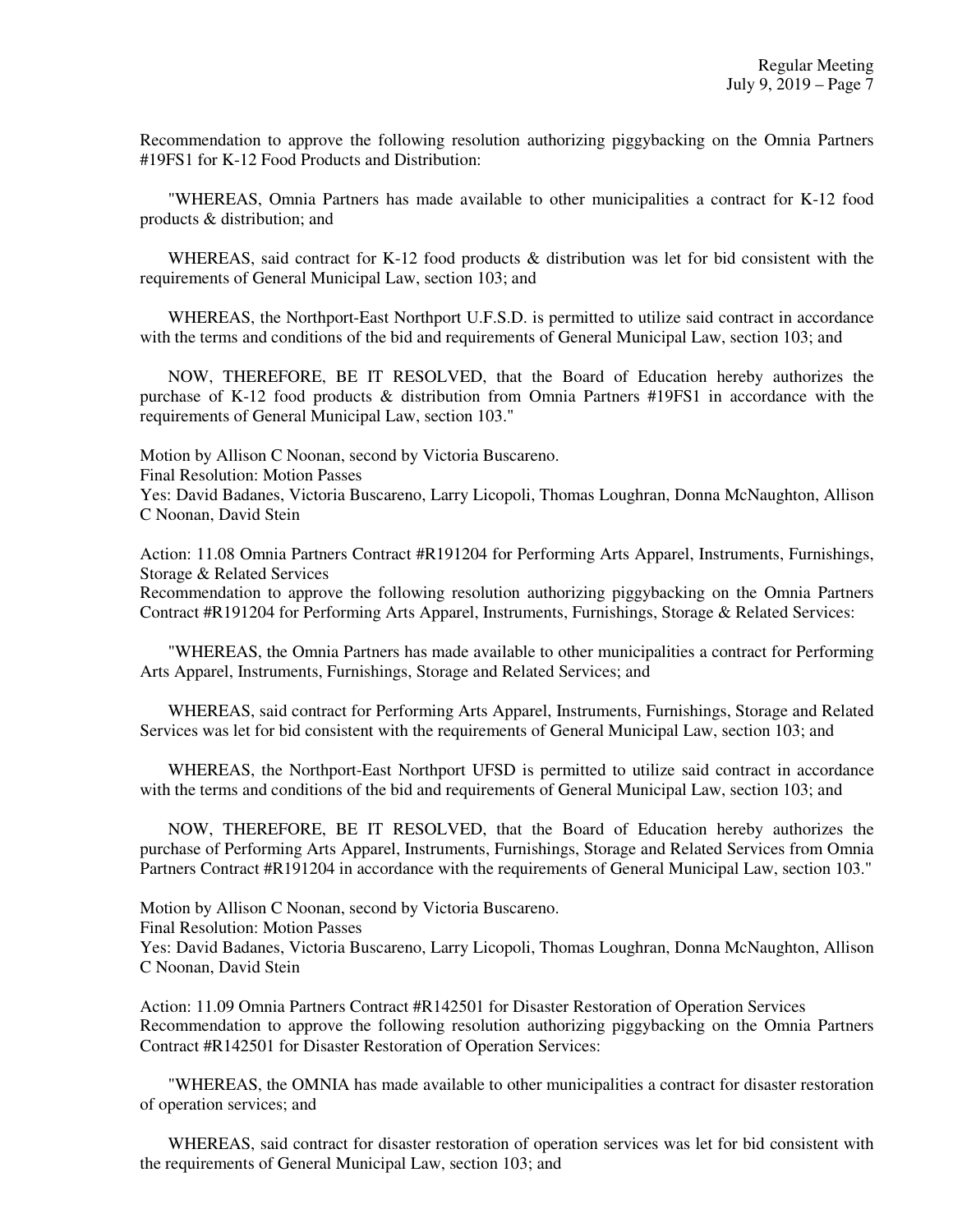WHEREAS, the Northport-East Northport UFSD is permitted to utilize said contract in accordance with the terms and conditions of the bid and requirements of General Municipal Law, section 103; and

 NOW, THEREFORE, BE IT RESOLVED, that the Board of Education hereby authorizes the purchase of disaster restoration of operation services from Omnia Partners #R142501 in accordance with the requirements of General Municipal Law, section 103."

Motion by Allison C Noonan, second by Victoria Buscareno. Final Resolution: Motion Passes Yes: David Badanes, Victoria Buscareno, Larry Licopoli, Thomas Loughran, Donna McNaughton, Allison C Noonan, David Stein

Action: 11.10 SOURCEWELL #081419-CDW for Computer Hardware/Software/Peripherals Recommendation to approve the following resolution authorizing piggybacking on the SOURCEWELL #081419-CDW for Computer Hardware/Software/Peripherals:

 "WHEREAS, the SOURCEWELL has made available to other municipalities a contract for computer hardware, software & peripherals; and

WHEREAS, said contract for computer hardware, software & peripherals was let for bid consistent with the requirements of General Municipal Law, section 103; and

 WHEREAS, the Northport-East Northport UFSD is permitted to utilize said contract in accordance with the terms and conditions of the bid and requirements of General Municipal Law, section 103; and

 NOW, THEREFORE, BE IT RESOLVED, that the Board of Education hereby authorizes the purchase of computer hardware, software & peripherals from SOURCEWELL #081419-CDW in accordance with the requirements of General Municipal Law, section 103."

Motion by Allison C Noonan, second by Victoria Buscareno.

Final Resolution: Motion Passes

Yes: David Badanes, Victoria Buscareno, Larry Licopoli, Thomas Loughran, Donna McNaughton, Allison C Noonan, David Stein

Action: 11.11 SOURCEWELL #062916-GPC for Automotive Replacement Parts Recommendation to approve the following resolution authorizing piggybacking on the SOURCEWELL #062916-PGC for Automotive Replacements Parts:

 "WHEREAS, the SOURCEWELL has made available to other municipalities a contract for automotive replacement parts; and

 WHEREAS, said contract for automotive replacements parts was let for bid consistent with the requirements of General Municipal Law, section 103; and

 WHEREAS, the Northport-East Northport UFSD is permitted to utilize said contract in accordance with the terms and conditions of the bid and requirements of General Municipal Law, section 103; and

 NOW, THEREFORE, BE IT RESOLVED, that the Board of Education hereby authorizes the purchase of automotive replacements parts from SOURCEWELL #062916-GPC in accordance with the requirements of General Municipal Law, section 103."

Motion by Allison C Noonan, second by Victoria Buscareno.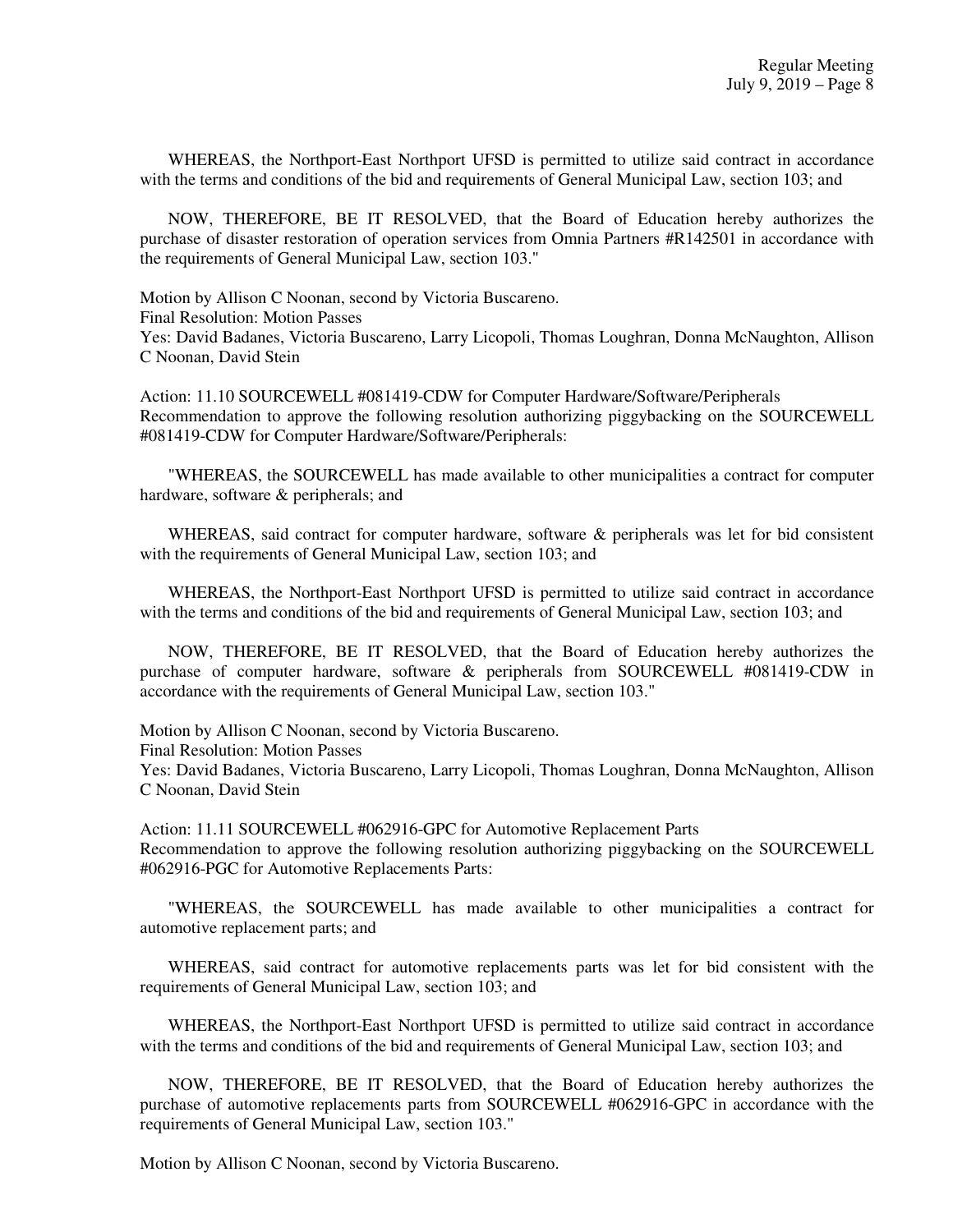Final Resolution: Motion Passes

Yes: David Badanes, Victoria Buscareno, Larry Licopoli, Thomas Loughran, Donna McNaughton, Allison C Noonan, David Stein

Action: 11.12 Town of Islip Contract for Electrical Supplies (Contract #218-41) Recommendation to approve the following resolution authorizing piggybacking on the Town of Islip Contract for Electrical Supplies (Contract# 218-41):

 "WHEREAS, the Town of Islip has made available to other municipalities a contract for electrical supplies; and

 WHEREAS, said contract for electrical supplies was let for bid consistent with the requirements of General Municipal Law, section 103; and

 WHEREAS, the Northport-East Northport UFSD is permitted to utilize said contract in accordance with the terms and conditions of the bid and requirements of General Municipal Law, section 103; and

 NOW, THEREFORE, BE IT RESOLVED, that the Board of Education hereby authorizes the purchase of electrical supplies, Contract #218-41 from Town of Islip in accordance with the requirements of General Municipal Law, section 103."

Motion by Allison C Noonan, second by Victoria Buscareno. Final Resolution: Motion Passes Yes: David Badanes, Victoria Buscareno, Larry Licopoli, Thomas Loughran, Donna McNaughton, Allison C Noonan, David Stein

Action: 11.13 Levittown Public School Bid for School Bus, Vehicle & Garage Parts, Supplies & Equipment #LPS-19-004

Recommendation to approve the following resolution authorizing piggybacking on the Levittown Public School Bid for School Bus, Vehicle & Garage Parts, Supplies & Equipment #LPS-19-004

 "WHEREAS, the LEVITTOWN PUBLIC SCHOOLS has made available to other municipalities a contract for school bus, vehicle  $\&$  garage parts, supplies  $\&$  equipment; and

WHEREAS, said contract for school bus, vehicle  $\&$  garage parts, supplies  $\&$  equipment was let for bid consistent with the requirements of General Municipal Law, section 103; and

 WHEREAS, the Northport-East Northport UFSD is permitted to utilize said contract in accordance with the terms and conditions of the bid and requirements of General Municipal Law, section 103; and

 NOW, THEREFORE, BE IT RESOLVED, that the Board of Education hereby authorizes the purchase of school bus, vehicle  $\&$  garage parts, supplies  $\&$  equipment from Levittown Public Schools contract #LPS-19-004 in accordance with the requirements of General Municipal Law, section 103."

Motion by Allison C Noonan, second by Victoria Buscareno.

Final Resolution: Motion Passes

Yes: David Badanes, Victoria Buscareno, Larry Licopoli, Thomas Loughran, Donna McNaughton, Allison C Noonan, David Stein

Action: 11.14 New York/Island Cooperative Bid Program for Educational Data Services Recommendation to approve the following resolution authorizing piggybacking on the New York/Island Cooperative Bid Program for Educational Data Services: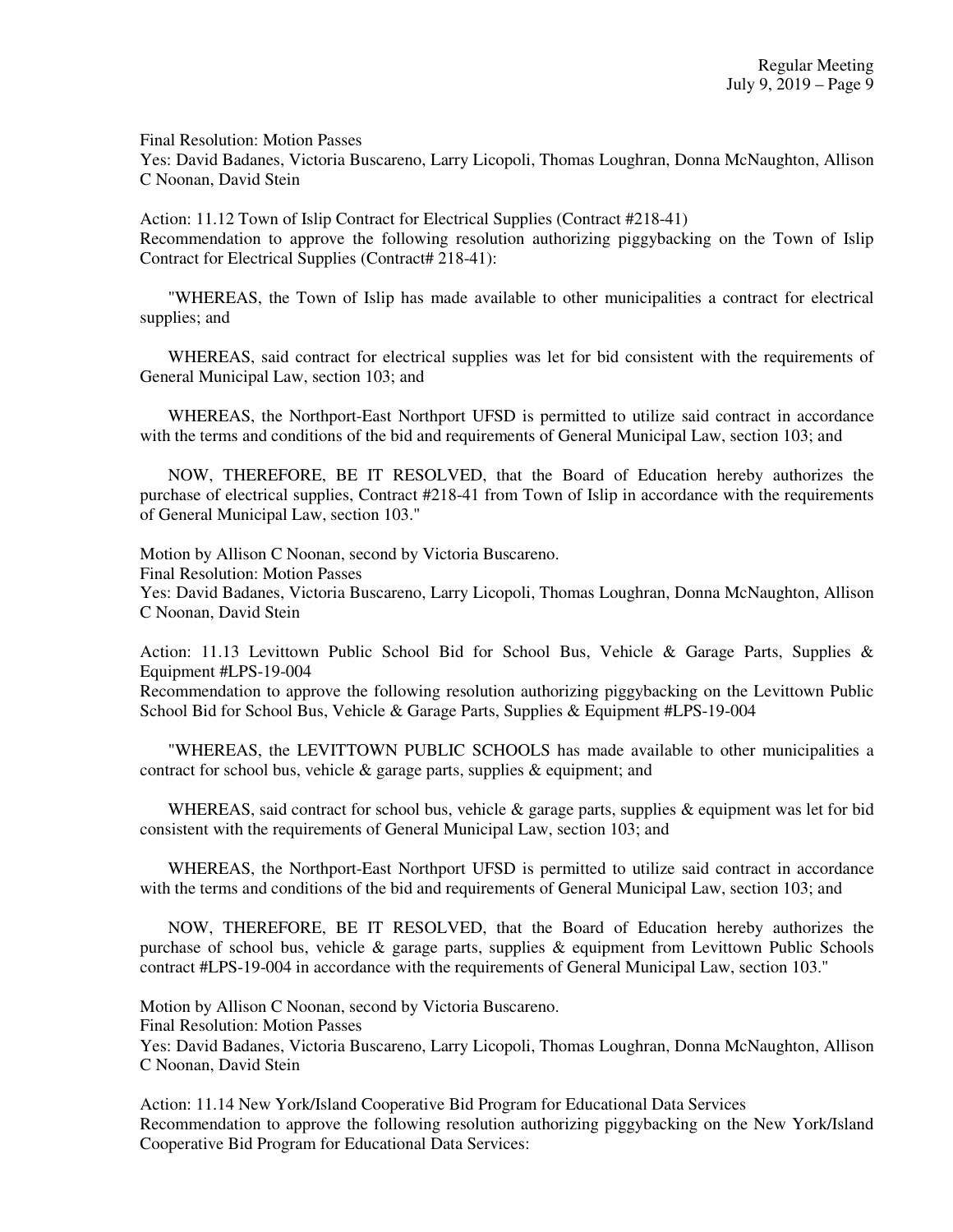"WHEREAS, the New York/Island Cooperative has made available to other municipalities a contract for Educational Data Services; and

 WHEREAS, said contract for Educational Data Services was let for bid consistent with the requirements of General Municipal Law, section 119-0; and

 WHEREAS, the Northport-East Northport U.F.S.D. is permitted to utilize said contract in accordance with the terms and conditions of the bid and requirements of General Municipal Law, section 119-0; and

 NOW, THEREFORE, BE IT RESOLVED, that the Board of Education hereby authorizes the purchase of Educational Data Services from the New York/Island Cooperative Bid in accordance with the requirements of General Municipal Law, section 119-0."

Motion by Allison C Noonan, second by Victoria Buscareno. Final Resolution: Motion Passes Yes: David Badanes, Victoria Buscareno, Larry Licopoli, Thomas Loughran, Donna McNaughton, Allison C Noonan, David Stein

Action: 11.15 Board of Cooperative Educational Services of Suffolk County Recommendation to approve the following resolution to join the Board of Cooperative Educational Services of Suffolk County:

School Year 2020-2021

 "WHEREAS, various educational and municipal corporations located within the State of New York desire to bid jointly for generally needed services and standardized supply and equipment items; and

 WHEREAS, the Northport-East Northport U.F.S.D., an educational/municipal corporation (hereinafter the "Participant") is desirous of selectively participating with other educational and/or municipal corporations in the State of New York in joint bidding in the areas mentioned above pursuant to General Municipal Law §119-o and Education Law Section 1950; and

 WHEREAS, the Participant is a municipality within the meaning of General Municipal Law §119-n and is eligible to participate in the Board of Cooperative Educational Services, First Supervisory District of Suffolk County (hereinafter Eastern Suffolk BOCES) Joint Municipal Cooperative Bidding Program (hereinafter the "Program") in the areas mentioned above; and

 WHEREAS, the Participant acknowledges receipt of the Program description inclusive of Eastern Suffolk BOCES' standard bid packet and the general conditions relating to said Program; and

 WHEREAS, with respect to all activities conducted by the Program, the Participant wishes to delegate to Eastern Suffolk BOCES the responsibility for drafting of bid specifications, advertising for bids, accepting and opening of bids, tabulating bids, awarding the bids, and reporting the results to the Participant,

 BE IT RESOLVED that the Participant hereby appoints Eastern Suffolk BOCES to represent it and to act as the lead agent in all matters related to the Program as described above; and

 BE IT FURTHER RESOLVED that the Participant hereby authorizes Eastern Suffolk BOCES to place all legal advertisements for any required cooperative bidding in Newsday, which is designated as the official newspaper for the Program; and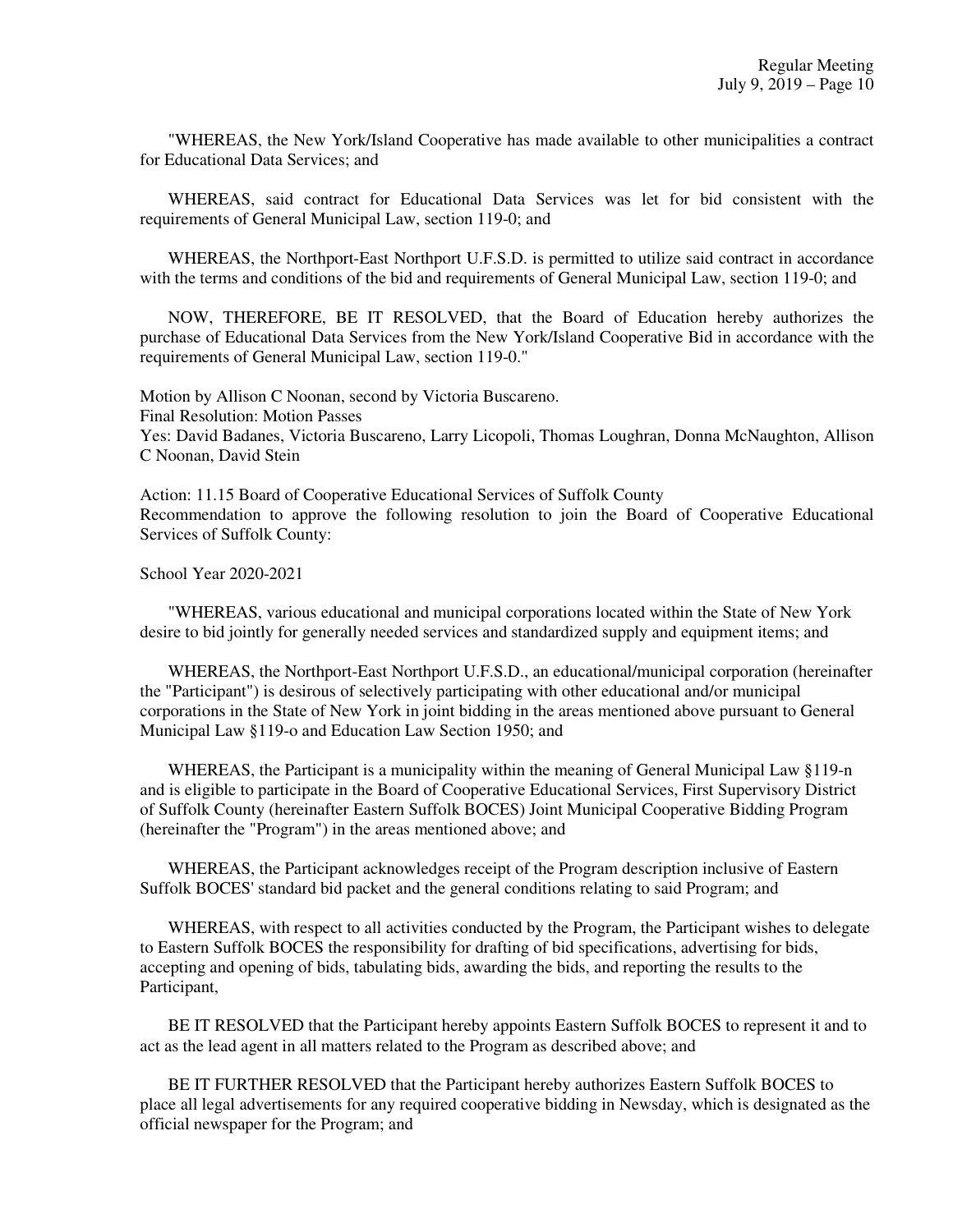BE IT FURTHER RESOLVED, that a Participant Meeting shall be held annually consisting of a representative from each Program Participant. Notice of the meeting shall be given to each representative at least five (5) days prior to such meeting; and

 BE IT FURTHER RESOLVED that an Advisory Committee will be formed consisting of five to ten representatives of Program Participants for a term of three (3) years as authorized by General Municipal Law §119-o.2.j.

 BE IT FURTHER RESOLVED that this Agreement with the Participant shall be for a term of one (1) year as authorized by General Municipal Law §119-o.1.j.

 BE IT FURTHER RESOLVED that the Participant agrees to pay Eastern Suffolk BOCES an annual fee as determined annually by Eastern Suffolk BOCES to act as the lead agent for the Program."

Motion by Allison C Noonan, second by Victoria Buscareno. Final Resolution: Motion Passes Yes: David Badanes, Victoria Buscareno, Larry Licopoli, Thomas Loughran, Donna McNaughton, Allison C Noonan, David Stein

Action: 11.16 Board of Cooperative Educational Services of Nassau County Recommendation to approve the following resolution to join the Board of Cooperative Educational Services of Nassau County:

GENERAL RESOLUTION FOR THE PURPOSE OF PARTICIPATING IN A COOPERATIVE BID COORDINATED BY THE BOARD OF COOPERATIVE EDUCATIONAL SERVICES OF NASSAU COUNTY FOR VARIOUS COMMODITIES AND/OR SERVICES

School Year 2020-2021

 "WHEREAS, the Board of Education of the Northport-East Northport School District of New York State, wishes to participate in a Cooperative Bidding Program conducted by The Board of Cooperative Educational Services of Nassau County for the purchase of various commodities and/or services as authorized by and in accordance with the Education Law and General Municipal Law, Section §119-o; and

 NOW THEREFORE, BE IT RESOLVED that the School District hereby appoints Nassau BOCES as its representative and agent in all matters related to the Cooperative Bidding Program, including but not limited to responsibility for drafting of specifications, advertising for bids, accepting and opening bids, tabulating bids, reporting the results to the School District and making recommendations thereon, and

 BE IT FURTHER RESOLVED that Nassau BOCES is hereby authorized to award cooperative bids on behalf of the School District to the bidder deemed to be the lowest responsible bidder meeting the bid specifications and otherwise complying with Article 5-A of the General Municipal Law of the State of New York relating to public bids and contracts and to enter into contracts for the purchase of the commodities and/or services as authorized herein, and

 BE IT FURTHER RESOLVED, that the School District hereby authorizes its School Business Administrator or his/her designee on behalf of the School District to participate in cooperative bidding conducted by Nassau BOCES and if requested to furnish Nassau BOCES an estimated minimum number of units that will be purchased and such other documents and information which may be reasonably necessary or useful in conducting the Cooperative Bidding Program, and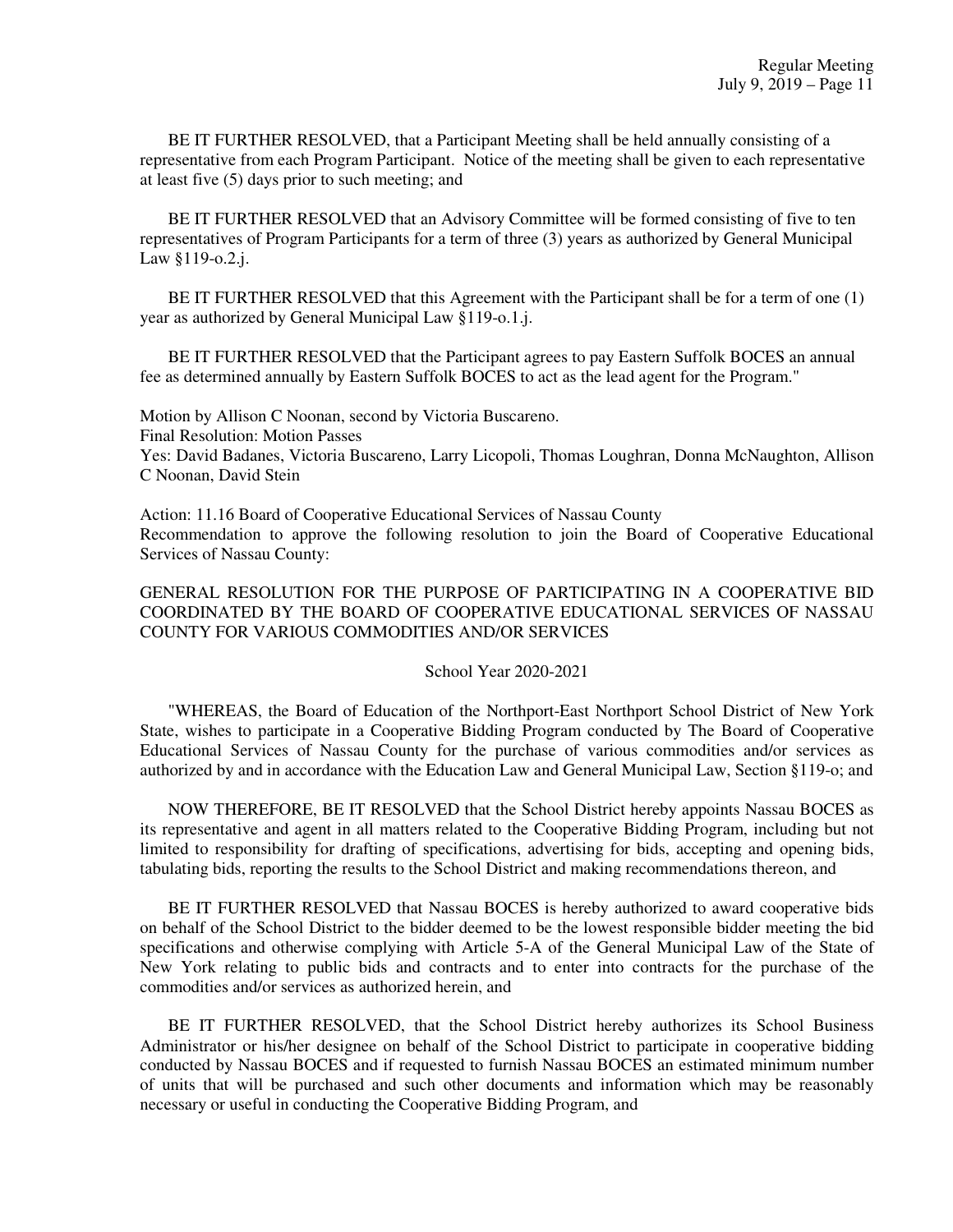BE IT FURTHER RESOLVED, that the School District agrees to assume its equitable share of the administrative costs of the cooperative bidding program and all of its obligations and responsibilities pursuant to any contract that may be awarded by Nassau BOCES on behalf of the School District."

Motion by Allison C Noonan, second by Victoria Buscareno. Final Resolution: Motion Passes Yes: David Badanes, Victoria Buscareno, Larry Licopoli, Thomas Loughran, Donna McNaughton, Allison C Noonan, David Stein

Action: 11.17 Municipal Cooperative Purchasing Agreement with the Town of Huntington Recommendation to approve the following resolution to continue with the Municipal Cooperative Purchasing Agreement with the Town of Huntington, dated October 10, 2008:

### MUNICIPAL COOPERATIVE PURCHASING AGREEMENT

THIS AGREEMENT, dated the 10th of October 2008, between the School districts of the TOWN OF HUNTINGTON, with offices at 100 Main Street, Huntington, New York 11743, hereinafter referred to as the "TOWN" and the Northport-East Northport UFSD, with offices at PO Box 210, Northport, New York 11768, hereinafter referred to as the "DISTRICT."

 "WHEREAS, it is the desire of the TOWN and the DISTRICT as the Agencies named herein to cooperate with respect to the utilization of the services of the TOWN's Purchasing Department; and

 WHEREAS, the parties hereto are desirous of authorizing the Purchasing Director of the TOWN to advertise all of the bid requests for proposals and name the DISTRICT.

NOW, THEREFORE, IT IS AGREED AS FOLLOWS:

 1. The Director of Purchasing of the TOWN is authorized, in advertising for any bid for any material, equipment or merchandise, to include in all of the public notifications and advertisements, the name of the DISTRICT.

 2. The Director of Purchasing of the TOWN shall make it a specific condition of any bids awarded that the DISTRICT may avail itself and purchase any of the materials, equipment or merchandise bid.

 3. The DISTRICT agrees to make available to the Director of Purchasing of the TOWN, in a timely fashion, information as to the quantity and type of materials, equipment or merchandise that it uses on an annual basis.

 4. The governing Board of the DISTRICT specifically authorizes and consents that the Director of Purchasing of the TOWN is authorized to advertise and award bids in its name in accordance with the provisions of Town Law and the Local Finance Law, and any other applicable local laws and regulations.

 5. It is specifically agreed that the providing of these services by the TOWN Director of Purchasing shall be without costs to the DISTRICT and without additional cost to the TOWN.

 6. The DISTRICT is responsible for the payment of any materials, equipment and merchandise purchased by it from the bids awarded by the TOWN's Director of Purchasing. DISTRICT's financial responsibility shall include payment of any materials, equipment and merchandise purchased and any other incidental costs related to materials, equipment and merchandise purchased such as shipping and delivery.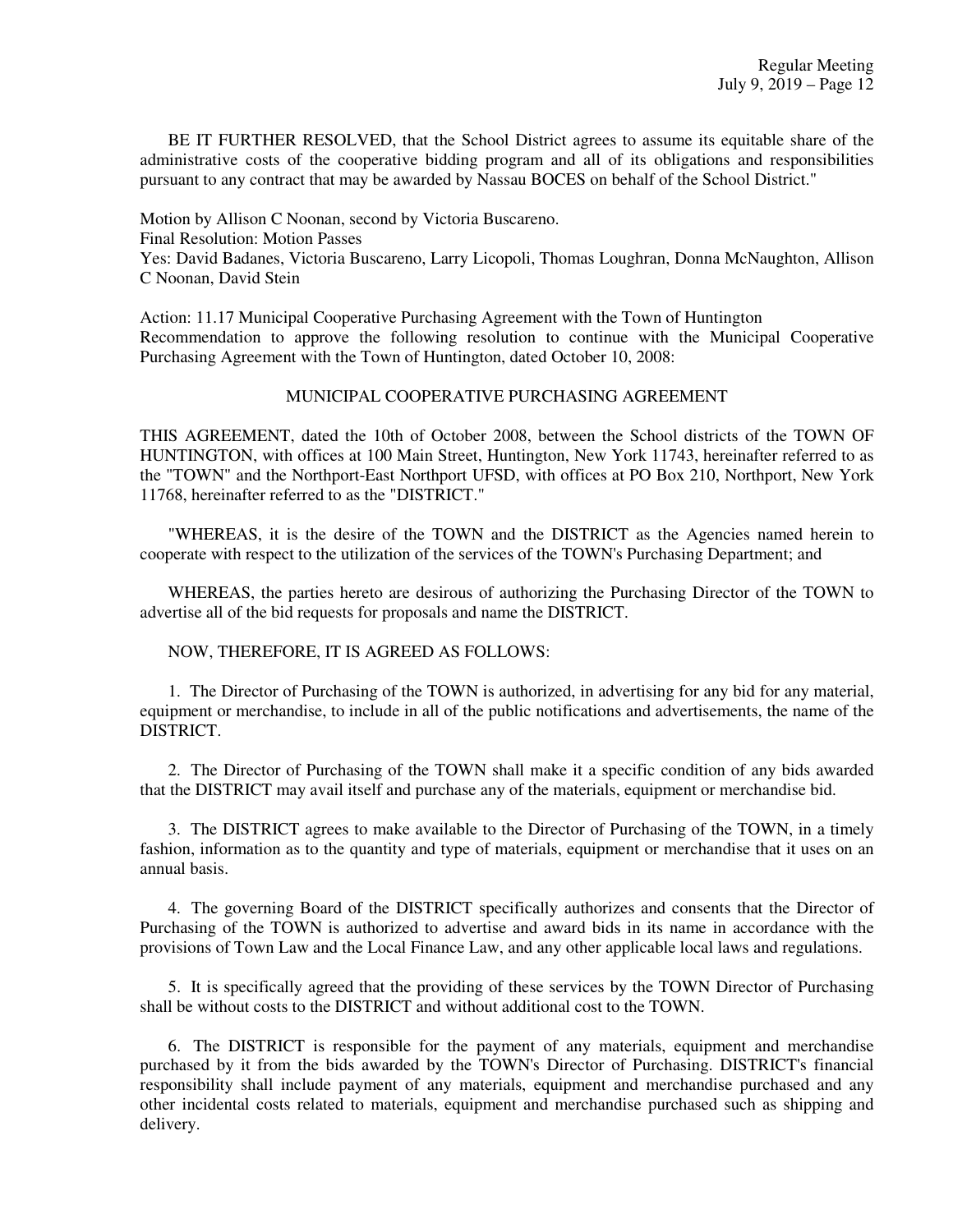7. The DISTRICT agrees to hold harmless the TOWN and indemnify the TOWN from and against any claim, lawsuit, and/or judgment together with all costs and all incidental charges thereto including, but not limited to, costs and reasonable attorney's fees incurred and arising out of the DISTRICT's purchase of materials, equipment and merchandise under this Agreement.

8. Either party may terminate this agreement upon thirty (30) days written notice to the other."

Motion by Allison C Noonan, second by Victoria Buscareno. Final Resolution: Motion Passes Yes: David Badanes, Victoria Buscareno, Larry Licopoli, Thomas Loughran, Donna McNaughton, Allison C Noonan, David Stein

Action: 11.18 Surplus Equipment

Recommendation to declare the attached list of equipment, owned by the School District that is no longer cost effective to repair, as surplus and dispose of according to District policy

Motion by Allison C Noonan, second by Victoria Buscareno. Final Resolution: Motion Passes Yes: David Badanes, Victoria Buscareno, Larry Licopoli, Thomas Loughran, Donna McNaughton, Allison C Noonan, David Stein

Action: 11.19 Dickinson Avenue PTA Box Tops for Education Donation Recommendation to approve the following resolution:

 "RESOLVED, that the Board of Education accept the donation of \$34 from the Dickinson Avenue PTA for their participation in the Box Tops for Education Program. Please apply this donation to the purchase of classroom supplies for Dickinson Avenue students and increase the 2020-2021 budget code A2110.5030.11.0200 by \$34 for this purpose.

 RESOLVED, that the Board of Education hereby approves an increase in the revenue code A2705 of the 2020-2021 budget by \$34 with the understanding that this increase in revenue is the result of the Dickinson Avenue PTA participation in the Box Tops for Education Program."

Motion by Allison C Noonan, second by Victoria Buscareno. Final Resolution: Motion Passes Yes: David Badanes, Victoria Buscareno, Larry Licopoli, Thomas Loughran, Donna McNaughton, Allison C Noonan, David Stein

Action: 11.21 Robert Rothar Memorial Scholarship Fund Donation Recommendation to approve the following resolution:

 "RESOLVED, that the Board of Education accept a donation of \$185.00 from Barbara Beck to the Robert Rothar Memorial Scholarship Fund"

Motion by Allison C Noonan, second by Victoria Buscareno. Final Resolution: Motion Passes Yes: David Badanes, Victoria Buscareno, Larry Licopoli, Thomas Loughran, Donna McNaughton, Allison C Noonan, David Stein

Action: 11.22 Norwood Avenue Elementary School Stop & Shop A+ School Rewards Program Donation Recommendation to approve the following resolution: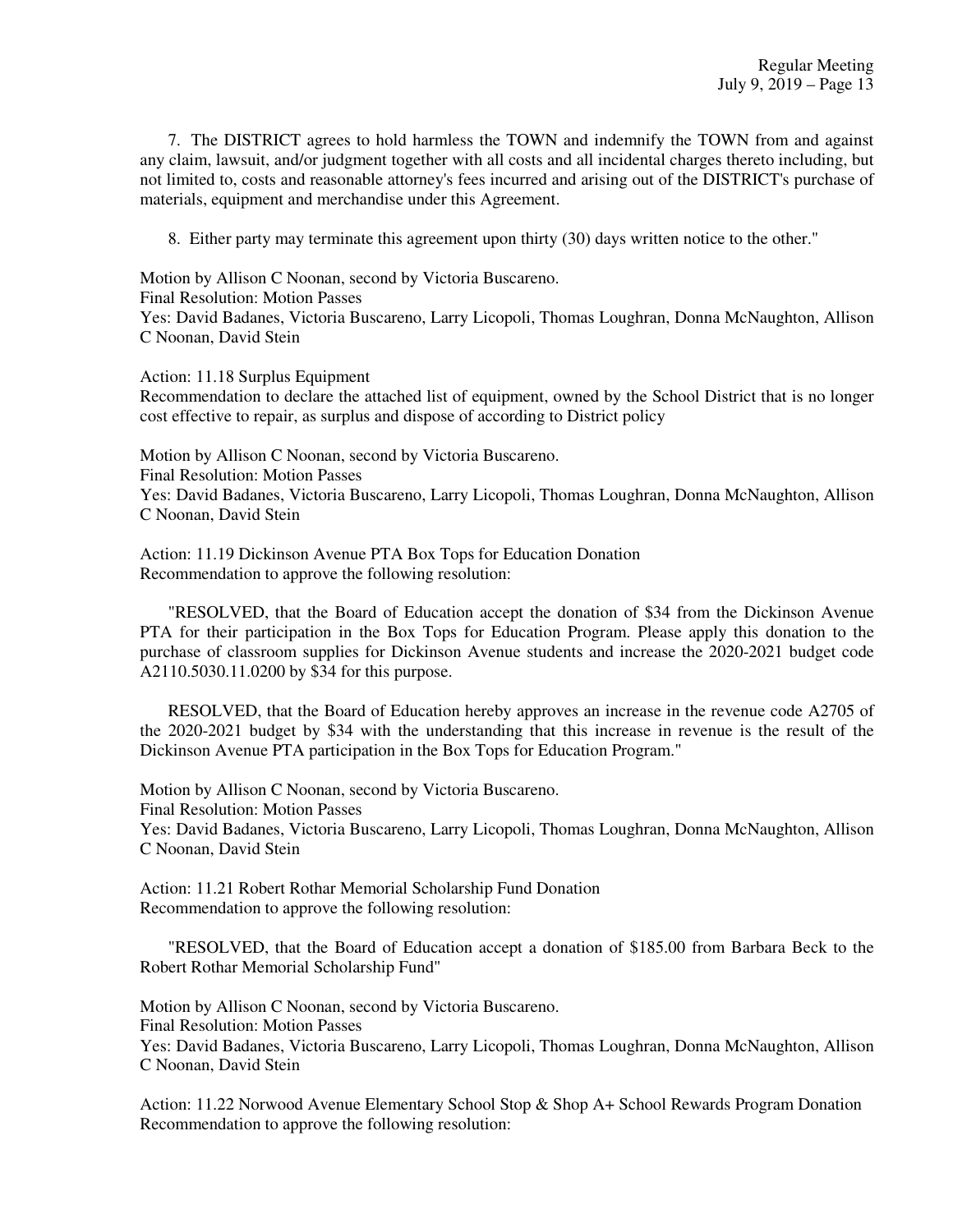"RESOLVED, that the Board of Education accept the donation of \$343.86 toward the purchase of classroom supplies for Norwood Avenue Elementary School and increase the 2020-2021 budget code A2110.5030.14.0200 by \$343.86 for this purpose.

 RESOLVED, that the Board of Education hereby approves an increase in the revenue code A2705 of the 2020-2021 budget by \$343.86 with the understanding that this increase in revenue is the result of the Norwood Avenue Elementary School participation in the Stop and Shop A+ School Rewards Program"

Motion by Allison C Noonan, second by Victoria Buscareno. Final Resolution: Motion Passes Yes: David Badanes, Victoria Buscareno, Larry Licopoli, Thomas Loughran, Donna McNaughton, Allison C Noonan, David Stein

Action: 11.23 Pulaski Road School Stop & Shop A+ School Rewards Program Donation Recommendation to approve the following resolution:

 "RESOLVED, that the Board of Education accept the donation of \$1,115.98 toward the purchase of classroom supplies for Pulaski Road Elementary School and increase the 2020-2021 budget code A2110.5030.16.0200 by \$1,115.98 for this purpose.

 RESOLVED, that the Board of Education hereby approves an increase in the revenue code A2705 of the 2020-2021 budget by \$1,115.98 with the understanding that this increase in revenue is the result of the Pulaski Road Elementary School participation in the Stop and Shop A+ School Rewards Program."

Motion by Allison C Noonan, second by Victoria Buscareno. Final Resolution: Motion Passes Yes: David Badanes, Victoria Buscareno, Larry Licopoli, Thomas Loughran, Donna McNaughton, Allison C Noonan, David Stein

Action: 11.24 Donation Recommendation to receive the following donation to the District:

11.24.1 2,400 Disposable Protective Masks from a Northport Resident

Motion by Allison C Noonan, second by Victoria Buscareno. Final Resolution: Motion Passes Yes: David Badanes, Victoria Buscareno, Larry Licopoli, Thomas Loughran, Donna McNaughton, Allison C Noonan, David Stein

Action: 11.25 Cavay's Building & Lumber Supply Bus Property Lease Recommendation to approve the following resolution:

 "WHEREAS, the School District is undertaking relocation of its bus fleet from the Northport Middle School: and

 WHEREAS, the School District has undertaken a review and evaluation of all available options associated with the relocation of the School District's buses; and

 WHEREAS, as part of said review and evaluation, the School District identified another parcel of property to park the District's buses commencing on or about August 1, 2020; and

 WHEREAS, based upon its review and evaluation of the available options associated with parking the School District's buses, including the financial costs associated with each option, the District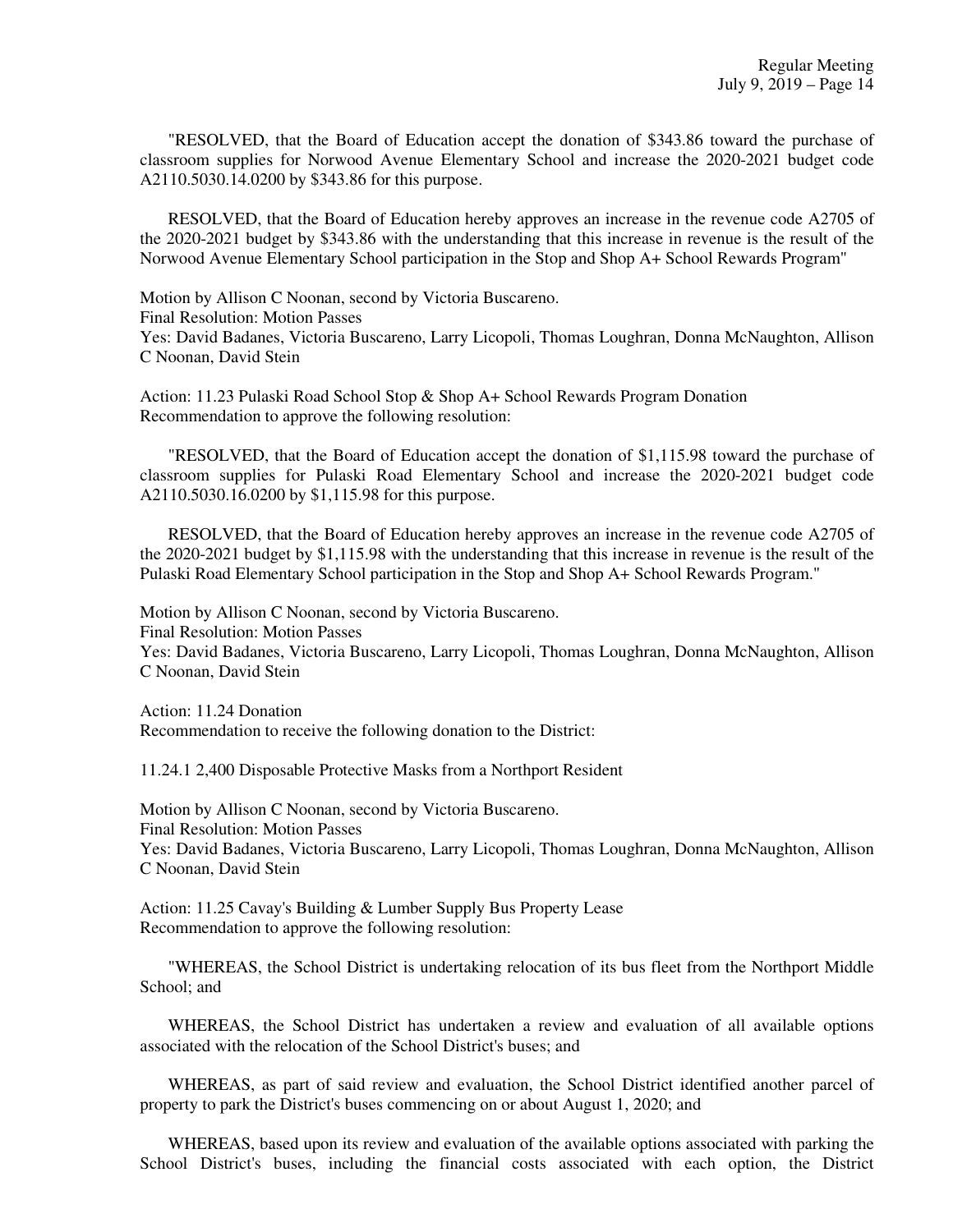Administration recommends that the Board of Education enter into a lease agreement with Cavay's Building & Lumber Supply to lease property for the parking of School District's buses through June 30, 2021 at the rental rate of \$3,200 per month; and

 WHEREAS, based upon the recommendation of the District's Administration, the Board of Education has determined that it is in the School District's best interest to enter into a lease agreement for the parking of the District's buses;

 NOW, THEREFORE, BE IT RESOLVED, that the Board of Education of the Northport-East Northport Union Free School District authorizes the District to enter into a lease agreement with Cavay's Building & Lumber Supply for a term ending on June 30, 2021 at a rental amount of \$3,200 per month subject to the preparation of a written lease agreement by District Counsel consistent with the terms of this resolution and which lease agreement shall be further subject to approval of the Commissioner of Education pursuant to Education Law section 403-b"

Motion by Allison C Noonan, second by Victoria Buscareno.

Final Resolution: Motion Passes

Yes: David Badanes, Victoria Buscareno, Larry Licopoli, Thomas Loughran, Donna McNaughton, Allison C Noonan, David Stein

Action: 11.26 Health Service Contracts

Recommendation to authorize the Board President to sign contracts with the following districts to provide Health Services for Northport-East Northport students attending school in that district during the 2019- 2020 school year:

- 11.26.1 Mineola Union Free School District, one (1) student attending Solomon Schechter @ \$813.00, totaling \$813.00
- 11.26.2 Three Village Central School District, one (1) student attending Laurel Hill @ \$1,333.06, totaling \$1,333.06

Motion by Allison C Noonan, second by Victoria Buscareno.

Final Resolution: Motion Passes

Yes: David Badanes, Victoria Buscareno, Larry Licopoli, Thomas Loughran, Donna McNaughton, Allison C Noonan, David Stein

Action: 11.27 School Breakfast and Lunch Prices

Recommendation to approve the following breakfast and lunch prices for the 2020-2021 school year: Elementary Breakfast at \$2.25, Elementary Lunch at \$3.00 (grades K-5), and Secondary Breakfast at \$2.50, Secondary Lunch at \$3.25 (grades 6-12)

Motion by Allison C Noonan, second by Victoria Buscareno. Final Resolution: Motion Passes Yes: David Badanes, Victoria Buscareno, Larry Licopoli, Thomas Loughran, Donna McNaughton, Allison C Noonan, David Stein

Action: 11.28 Albrecht, Viggiano, Zureck & Company, PC Recommendation to approve an Engagement Letter from Albrecht, Viggiano, Zureck & Company, PC for preparation of the June 30, 20201 Financial Statements

Motion by Allison C Noonan, second by Victoria Buscareno. Final Resolution: Motion Passes

Yes: David Badanes, Victoria Buscareno, Larry Licopoli, Thomas Loughran, Donna McNaughton, Allison C Noonan, David Stein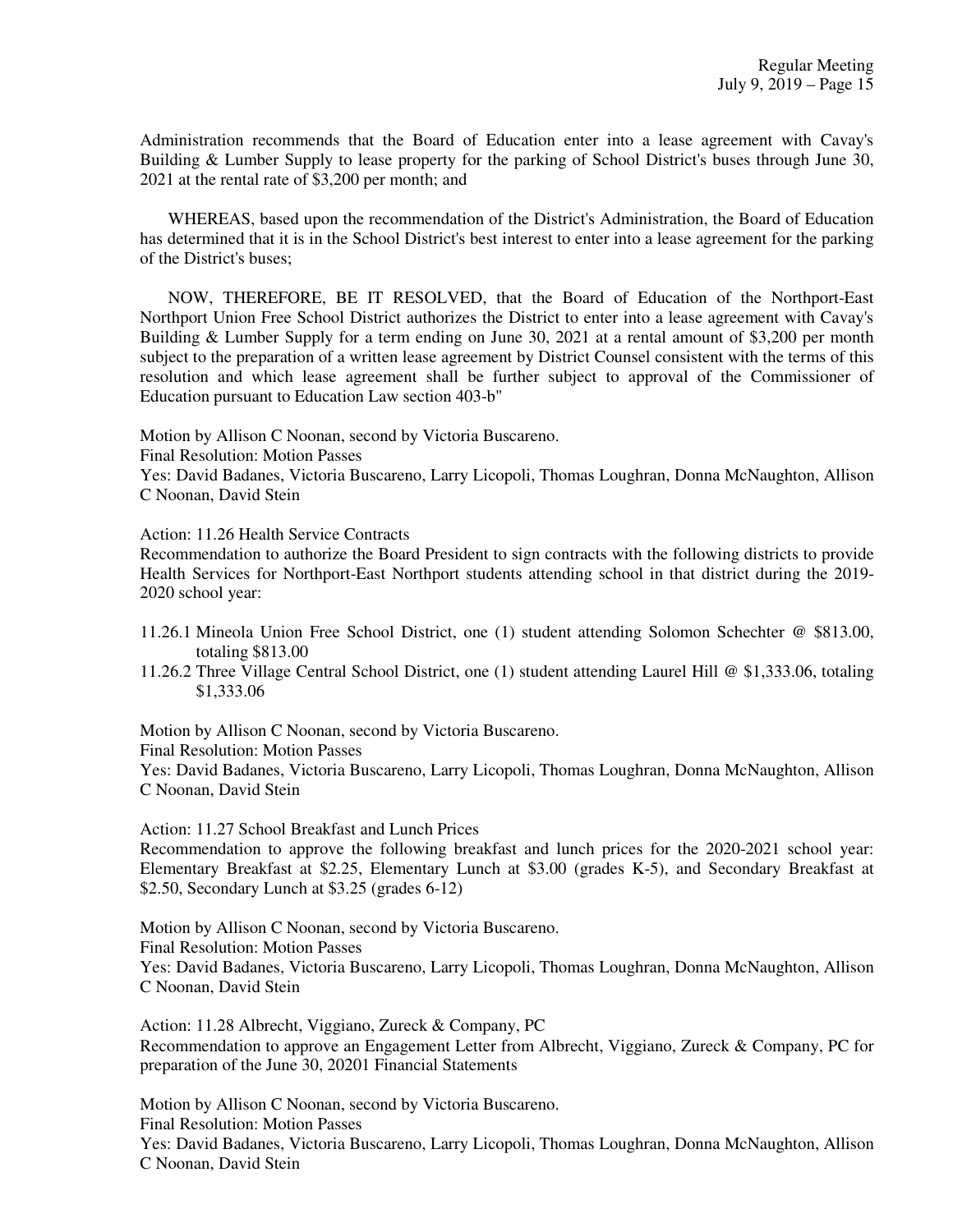### Action: 11.29 Sound Actuarial Consulting

Recommendation to approve an Engagement Letter from Sound Actuarial Consulting to provide GASB 75 analysis for the Northport-East Northport School District for the fiscal year 2019-2020, an analysis of the liabilities existing from workers compensation claims based on data evaluated as of June 30, 2020, and preparation of exhibits from compliance with Governmental Accounting Standards Board Statement No. 10 (GASB 10) for the District's June 30, 2020 financial statements.

Motion by Allison C Noonan, second by Victoria Buscareno. Final Resolution: Motion Passes Yes: David Badanes, Victoria Buscareno, Larry Licopoli, Thomas Loughran, Donna McNaughton, Allison C Noonan, David Stein

Action: 11.30 Cheryl B. Dobbertin, Consultant

Recommendation to approve a Consultant Agreement between the Northport-East Northport Union Free School District and Cheryl B. Dobbertin, Consultant, for training to prepare teachers to write curriculum using the District template. This is a synchronous learning opportunity.

Motion by Allison C Noonan, second by Victoria Buscareno. Final Resolution: Motion Passes Yes: David Badanes, Victoria Buscareno, Larry Licopoli, Thomas Loughran, Donna McNaughton, Allison C Noonan, David Stein

Action: 11.31 Commack Union Free School District

Recommendation to approve a Tuition Contract for Special Education Services for the period July 1, 2020 through August 30, 2020 between the Board of Education of the Northport-East Northport Union Free School District and the Board of Education of the Commack Union Free School District (Spec. Ed.)

Motion by Allison C Noonan, second by Victoria Buscareno.

Final Resolution: Motion Passes

Yes: David Badanes, Victoria Buscareno, Larry Licopoli, Thomas Loughran, Donna McNaughton, Allison C Noonan, David Stein

Action: 11.32 New York Therapy Placement Services, Inc.

Recommendation to approve a 2020-2021 Agreement between the Northport-East Northport Union Free School District and New York Therapy Placement Services, Inc. for academic tutoring

Motion by Allison C Noonan, second by Victoria Buscareno.

Final Resolution: Motion Passes

Yes: David Badanes, Victoria Buscareno, Larry Licopoli, Thomas Loughran, Donna McNaughton, Allison C Noonan, David Stein

Action: 11.33 New York Therapy Placements Services, Inc.

Recommendation to approve a 2020-2021 Agreement between the Northport-East Northport Union Free School District and New York Therapy Placements Services, Inc. to provide IEP related services (Spec. Ed.)

Motion by Allison C Noonan, second by Victoria Buscareno.

Final Resolution: Motion Passes

Yes: David Badanes, Victoria Buscareno, Larry Licopoli, Thomas Loughran, Donna McNaughton, Allison C Noonan, David Stein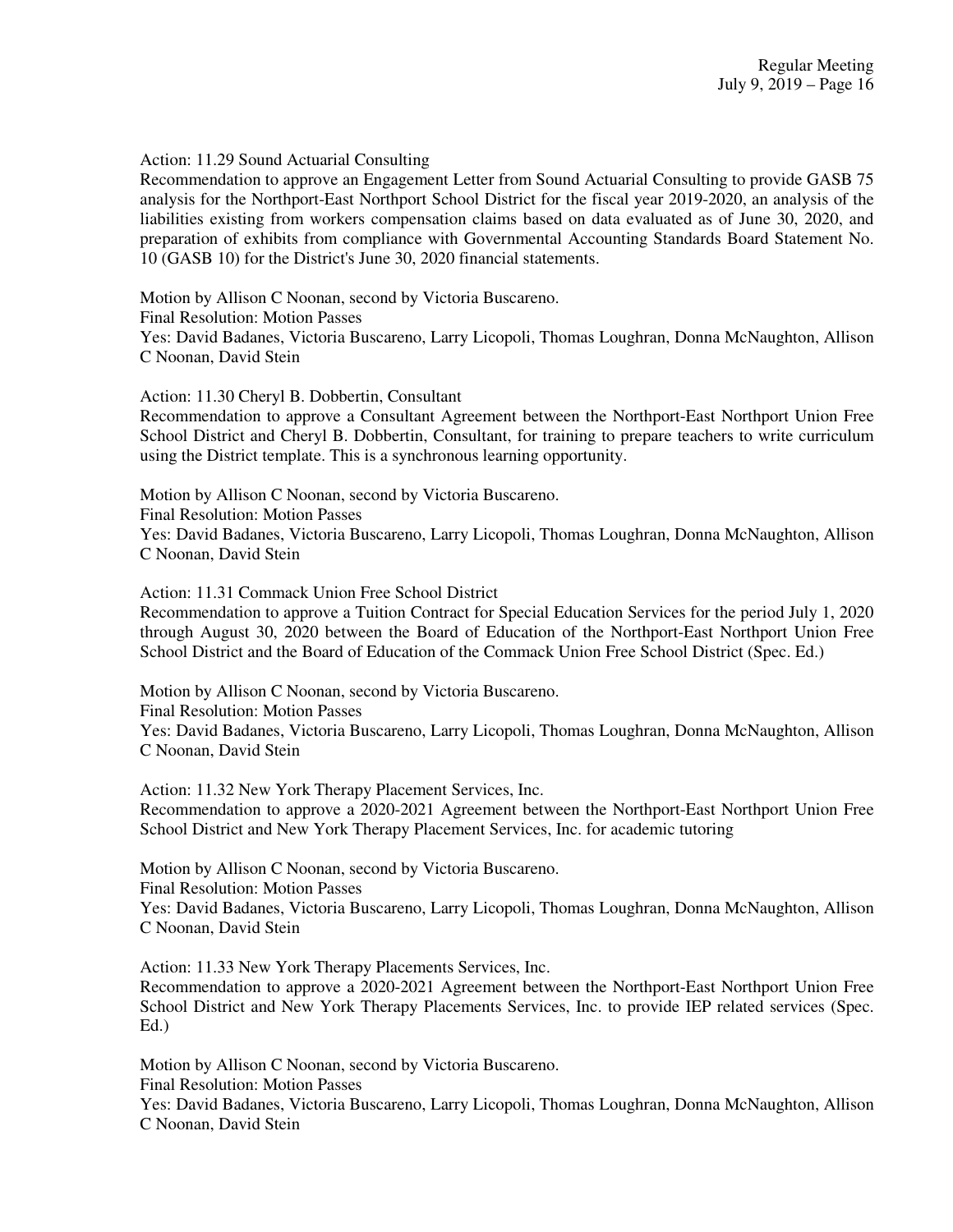Action: 11.34 Suffolk County Department of Health Services - Division of Services for Children with Special Needs

Recommendation to approve a 2019-2020 Agreement for Receipt of IDEA Flow-Through Funding Allocations between the Board of Education of the Northport-East Northport Union Free School District and Suffolk County Department of Health Services - Division of Services for Children with Special Needs (Spec. Ed.)

Motion by Allison C Noonan, second by Victoria Buscareno. Final Resolution: Motion Passes Yes: David Badanes, Victoria Buscareno, Larry Licopoli, Thomas Loughran, Donna McNaughton, Allison C Noonan, David Stein

Action: 11.35 Horizon Healthcare Staffing Recommendation to approve a 2020-2021 Agreement between the Northport-East Northport Union Free School District and Horizon Healthcare Staffing to provide skilled nurse staffing services (Spec. Ed.)

Motion by Allison C Noonan, second by Victoria Buscareno. Final Resolution: Motion Passes Yes: David Badanes, Victoria Buscareno, Larry Licopoli, Thomas Loughran, Donna McNaughton, Allison

C Noonan, David Stein

Action: 11.36 Horizon Health Care Staffing Recommendation to approve a 2020-2021 Agreement between the Northport-East Northport Union Free School District and Horizon Healthcare Staffing to provide IEP related services (Spec. Ed.)

Motion by Allison C Noonan, second by Victoria Buscareno. Final Resolution: Motion Passes Yes: David Badanes, Victoria Buscareno, Larry Licopoli, Thomas Loughran, Donna McNaughton, Allison C Noonan, David Stein

Action: 11.37 Access 7 Services, Inc. Recommendation to approve a 2020-2021 Agreement between the Northport-East Northport Union Free School District and Access & Services, Inc. to provide IEP related services (Spec. Ed.)

Motion by Allison C Noonan, second by Victoria Buscareno. Final Resolution: Motion Passes Yes: David Badanes, Victoria Buscareno, Larry Licopoli, Thomas Loughran, Donna McNaughton, Allison C Noonan, David Stein

Action: 11.38 Bilinguals d/b/a Achieve Beyond Recommendation to approve a 2020-2021 Agreement between the Northport-East Northport Union Free School District and Bilinguals d/b/a Achieve Beyond to provide IEP related services (Spec. Ed.)

Motion by Allison C Noonan, second by Victoria Buscareno. Final Resolution: Motion Passes Yes: David Badanes, Victoria Buscareno, Larry Licopoli, Thomas Loughran, Donna McNaughton, Allison C Noonan, David Stein

Action: 11.39 George Wurzer

Recommendation to approve a 2020-2021 Agreement between the Northport-East Northport Union Free School District and George Wurzer to provide IEP related services (Spec. Ed.)

Motion by Allison C Noonan, second by Victoria Buscareno.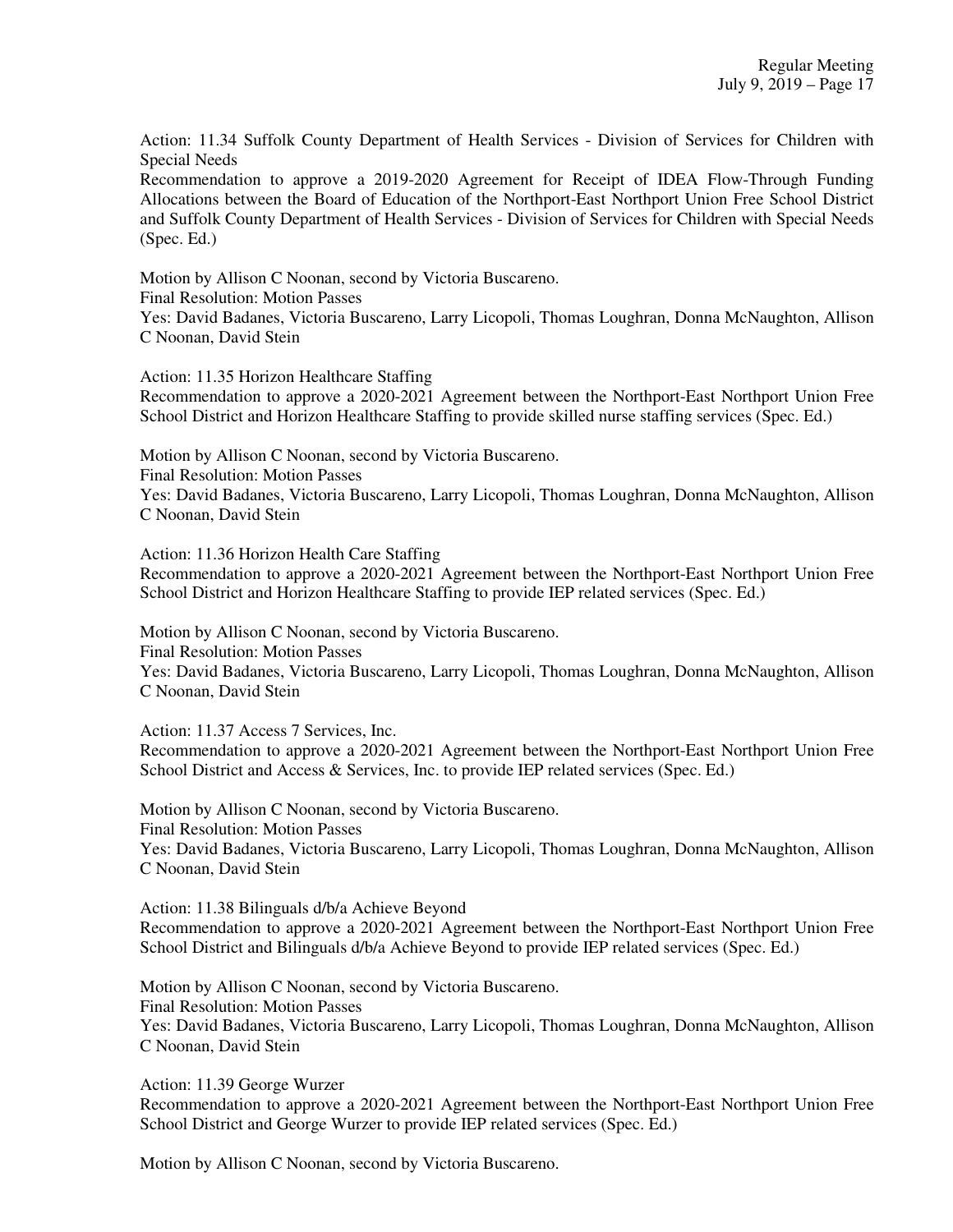Final Resolution: Motion Passes Yes: David Badanes, Victoria Buscareno, Larry Licopoli, Thomas Loughran, Donna McNaughton, Allison C Noonan, David Stein

Action: 11.40 Long Island Developmental Consulting, Inc. Recommendation to approve a 2020-2021 Agreement between the Northport-East Northport Union Free School District and Long Island Developmental Consulting, Inc. for IEP related services (Spec. Ed.)

Motion by Allison C Noonan, second by Victoria Buscareno. Final Resolution: Motion Passes Yes: David Badanes, Victoria Buscareno, Larry Licopoli, Thomas Loughran, Donna McNaughton, Allison C Noonan, David Stein

Action: 11.41 JBP Speech Inc. Recommendation to approve a 2020-2021 Agreement between the Northport-East Northport Union Free School District and JBP Speech Inc for IEP related services (Spec. Ed.)

Motion by Allison C Noonan, second by Victoria Buscareno. Final Resolution: Motion Passes Yes: David Badanes, Victoria Buscareno, Larry Licopoli, Thomas Loughran, Donna McNaughton, Allison C Noonan, David Stein

Action: 11.42 David M. Krolikowski, M.A.

Recommendation to approve a 2020-2021 Agreement between the Northport-East Northport Union Free School District and David M. Krolikowski, M.A. for IEP related augmentative communication support services (Spec. Ed.)

Motion by Allison C Noonan, second by Victoria Buscareno. Final Resolution: Motion Passes Yes: David Badanes, Victoria Buscareno, Larry Licopoli, Thomas Loughran, Donna McNaughton, Allison C Noonan, David Stein

Action: 11.43 Treasurer's Report and Monthly Summary of Receipts and Disbursements Recommendation to approve the Treasurer's Report and Monthly Summary of Receipts and Disbursements:

11.43.1 Treasurer's Report for the period May 1, 2019 through May 31, 2020 11.43.2 Monthly Summary of Receipts and Disbursements for May 2020

Motion by Allison C Noonan, second by Victoria Buscareno. Final Resolution: Motion Passes Yes: David Badanes, Victoria Buscareno, Larry Licopoli, Thomas Loughran, Donna McNaughton, Allison C Noonan, David Stein

Action: 11.44 Schedule of Investments Recommendation to approve the Schedule of Investments as of May 31, 2020

Motion by Allison C Noonan, second by Victoria Buscareno. Final Resolution: Motion Passes Yes: David Badanes, Victoria Buscareno, Larry Licopoli, Thomas Loughran, Donna McNaughton, Allison C Noonan, David Stein

Action: 11.45 Collateral Schedule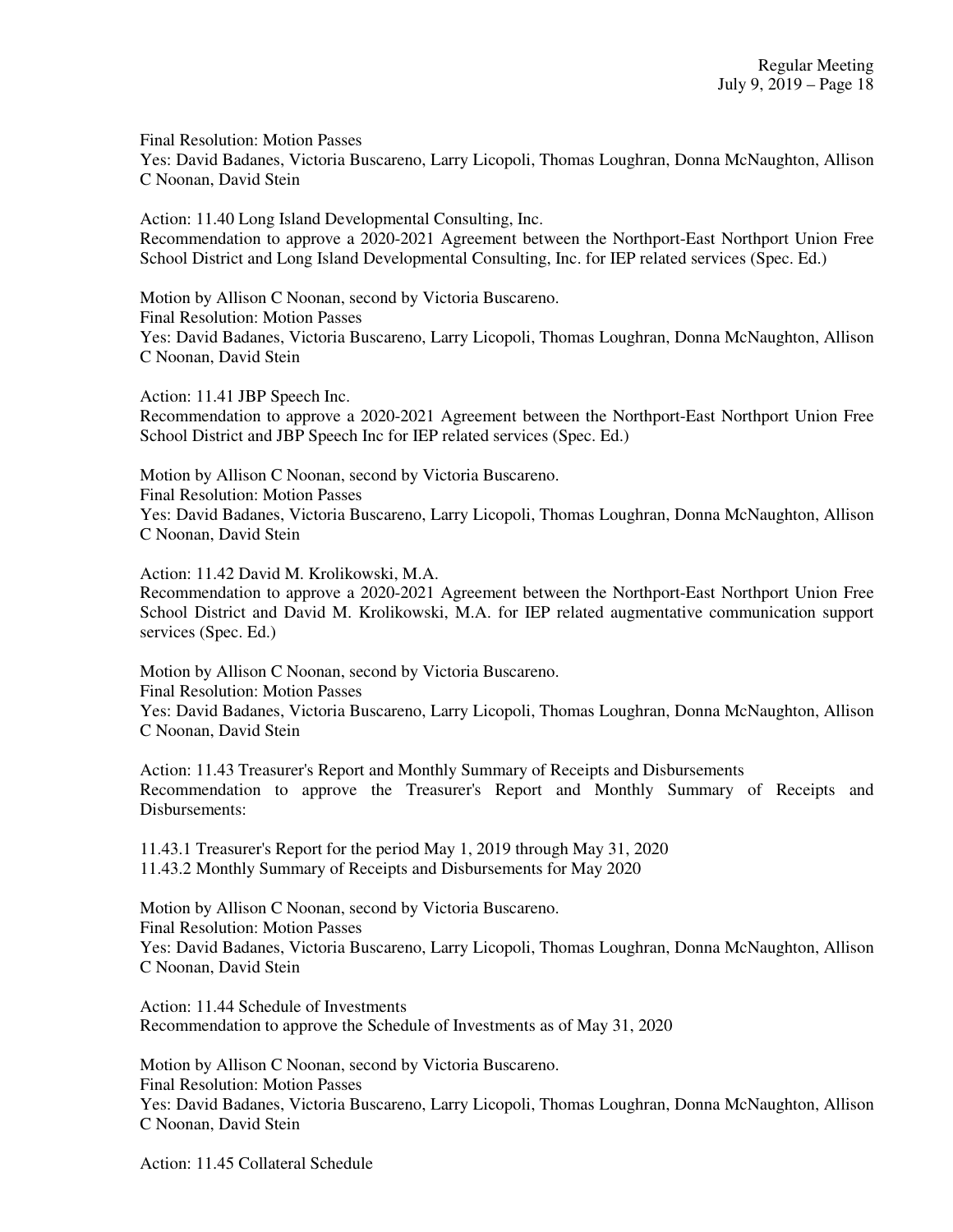Recommendation to approve the Collateral Schedule as of May 31, 2020

Motion by Allison C Noonan, second by Victoria Buscareno. Final Resolution: Motion Passes Yes: David Badanes, Victoria Buscareno, Larry Licopoli, Thomas Loughran, Donna McNaughton, Allison C Noonan, David Stein

Action: 11.46 Bank Reconciliation Report Recommendation to approve the Bank Reconciliation Reports for the Month Ended May 31, 2020

Motion by Allison C Noonan, second by Victoria Buscareno. Final Resolution: Motion Passes Yes: David Badanes, Victoria Buscareno, Larry Licopoli, Thomas Loughran, Donna McNaughton, Allison C Noonan, David Stein

Action: 11.47 General Fund Projected Cash Flow Statement Recommendation to approve the General Fund Projected Cash Flow Statements for the year ending 2019- 2020, Actual Data July 1, 2019 - May 31, 2020, Estimated Data June 1, 2019 - June 30, 2020

Motion by Allison C Noonan, second by Victoria Buscareno. Final Resolution: Motion Passes Yes: David Badanes, Victoria Buscareno, Larry Licopoli, Thomas Loughran, Donna McNaughton, Allison C Noonan, David Stein

Action: 11.48 Monthly Revenue and Budget Status Report - Special Aid Fund Recommendation to approve the Monthly Revenue and Budget Status Reports - Special Aid Fund for the Month Ending May 31, 2020

Motion by Allison C Noonan, second by Victoria Buscareno. Final Resolution: Motion Passes Yes: David Badanes, Victoria Buscareno, Larry Licopoli, Thomas Loughran, Donna McNaughton, Allison C Noonan, David Stein

Action: 11.49 Monthly Revenue and Budget Status Report - General Fund Recommendation to approve the Monthly Revenue and Budget Status Report - General Fund for the Month Ending May 31, 2020

Motion by Allison C Noonan, second by Victoria Buscareno. Final Resolution: Motion Passes Yes: David Badanes, Victoria Buscareno, Larry Licopoli, Thomas Loughran, Donna McNaughton, Allison C Noonan, David Stein

Action: 11.50 Monthly Revenue and Budget Status Report - Capital Fund Recommendation to approve the Monthly Revenue and Budget Status Reports - Capital Fund for the Month Ending May 31, 2020

Motion by Allison C Noonan, second by Victoria Buscareno. Final Resolution: Motion Passes Yes: David Badanes, Victoria Buscareno, Larry Licopoli, Thomas Loughran, Donna McNaughton, Allison C Noonan, David Stein

Action: 11.51 Monthly Revenue and Budget Status Report - School Lunch Fund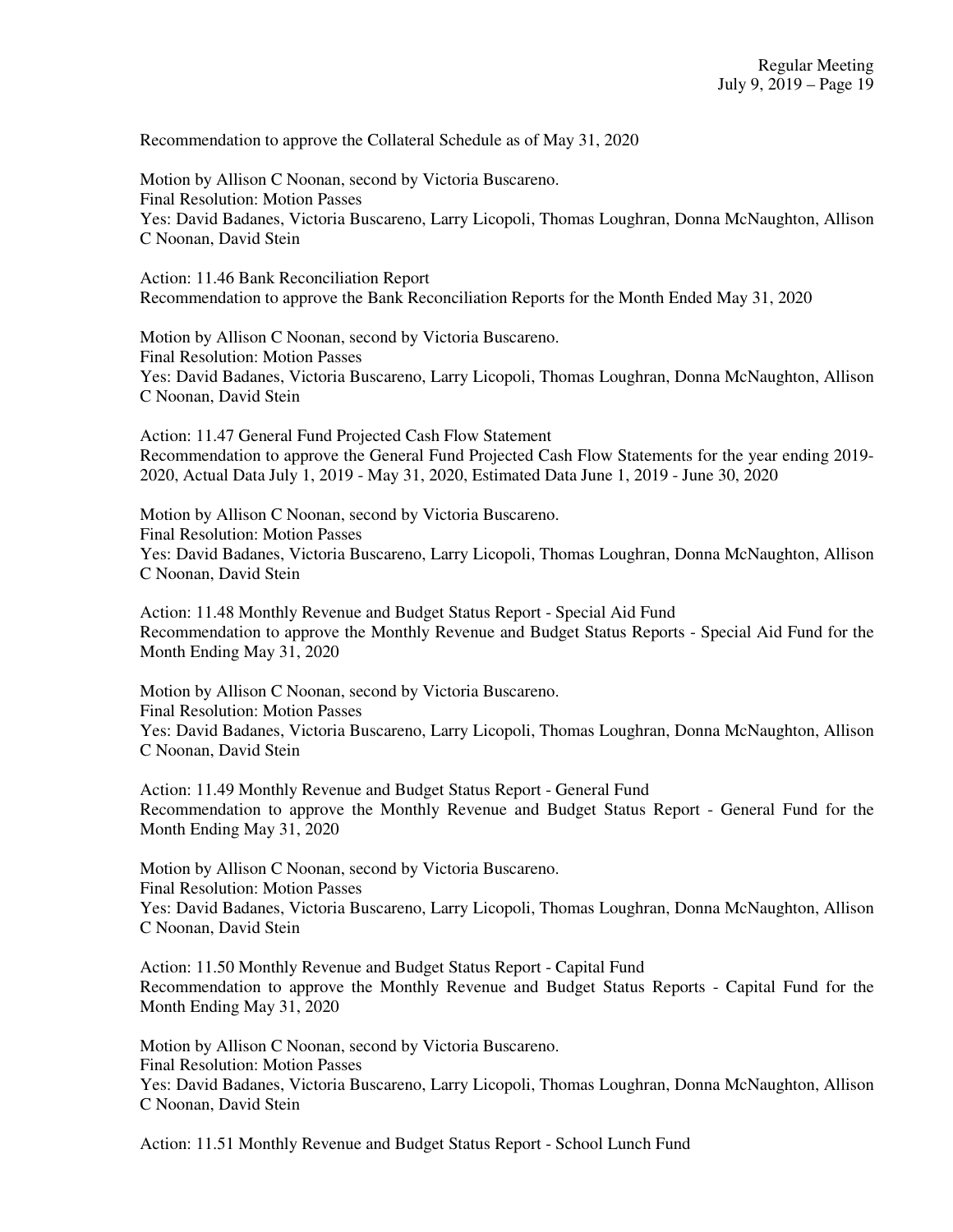Recommendation to approve the Monthly Revenue and Budget Status Reports - School Lunch Fund for the Month Ending May 31, 2020

Motion by Allison C Noonan, second by Victoria Buscareno. Final Resolution: Motion Passes Yes: David Badanes, Victoria Buscareno, Larry Licopoli, Thomas Loughran, Donna McNaughton, Allison C Noonan, David Stein

Action: 11.52 School Lunch Profit and Loss Statement Recommendation to approve the School Lunch Profit and Loss Statement for the period September 1, 2019 through May 31, 2020

Motion by Allison C Noonan, second by Victoria Buscareno. Final Resolution: Motion Passes Yes: David Badanes, Victoria Buscareno, Larry Licopoli, Thomas Loughran, Donna McNaughton, Allison C Noonan, David Stein

Action: 11.53 Transfer of General Fund Appropriations Recommendation to approve Transfer of General Fund Appropriations in the 2019-2020 fiscal year (\$322,994.00)

Motion by Allison C Noonan, second by Victoria Buscareno. Final Resolution: Motion Passes Yes: David Badanes, Victoria Buscareno, Larry Licopoli, Thomas Loughran, Donna McNaughton, Allison C Noonan, David Stein

Action: 11.54 Transfer of Capital Fund Appropriations Recommendation to approve Transfer of Capital Fund Appropriations in the 2019-2020 fiscal year (\$96,037.00)

Motion by Allison C Noonan, second by Victoria Buscareno. Final Resolution: Motion Passes Yes: David Badanes, Victoria Buscareno, Larry Licopoli, Thomas Loughran, Donna McNaughton, Allison C Noonan, David Stein

Action: 11.55 WITHDRAWN (Moved to 9 - Special Reports)

Action: 11.56 Federal Single Audit Recommendation to accept the Federal Single Audit for the Fiscal Year Ended June 30, 2019 prepared by R. S. Abrams & Co., LLP

Motion by Allison C Noonan, second by Victoria Buscareno. Final Resolution: Motion Passes Yes: David Badanes, Victoria Buscareno, Larry Licopoli, Thomas Loughran, Donna McNaughton, Allison C Noonan, David Stein

Action: 11.57 Corrective Action Plan to the Federal Single Audit Recommendation to approve the Corrective Action Plan to the Federal Single Audit Report for the Fiscal Year Ended June 30, 2019

Motion by Allison C Noonan, second by Victoria Buscareno. Final Resolution: Motion Passes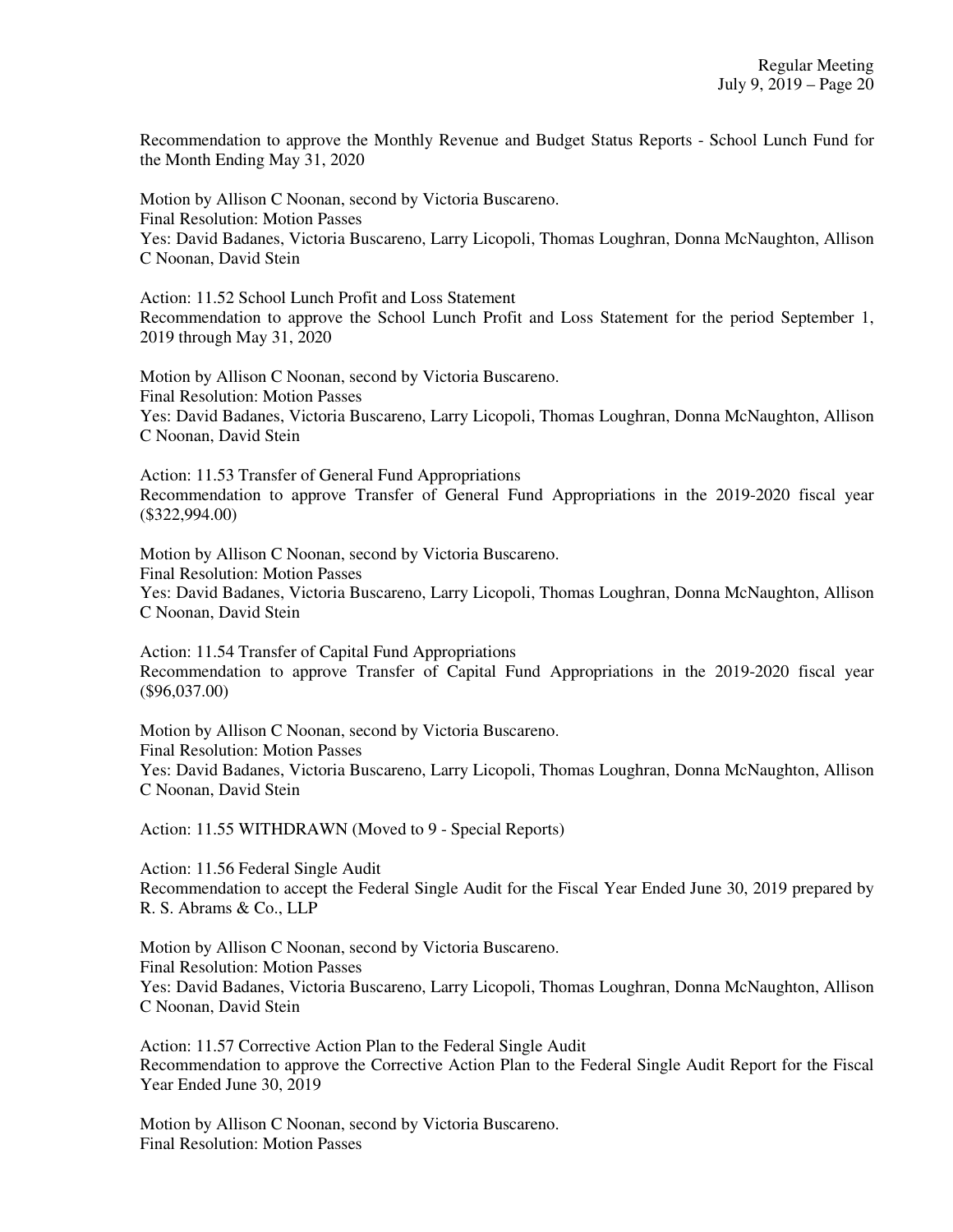Yes: David Badanes, Victoria Buscareno, Larry Licopoli, Thomas Loughran, Donna McNaughton, Allison C Noonan, David Stein

Action: 11.58 Annual Risk Assessment Update Pertaining to the Internal Controls of District Operations Recommendation to approve the Annual Risk Assessment Update Pertaining to the Internal Controls of District Operations prepared by Nawrocki Smith LLP

Motion by Allison C Noonan, second by Victoria Buscareno. Final Resolution: Motion Passes Yes: David Badanes, Victoria Buscareno, Larry Licopoli, Thomas Loughran, Donna McNaughton, Allison C Noonan, David Stein

# **12. SUPERINTENDENT'S REPORT - FOR INFORMATION ONLY**

Information: 12.01 Budget Transfers for the period June 5, 2020 through June 29, 2020 - As per Board Policy #6150 all transfers between salary codes up to \$25,000 and transfers between all other codes up to \$10,000 are to be reported to the Board of Education as an information item

Information: 12.02 Income Eligibility Guidelines for Free and Reduced Price Meals or Free Milk for 2019-2020

## **13. UNFINISHED BUSINESS**

### **14. NEW BUSINESS**

Discussion: 14.01 New Business for Discussion

Recommendation to reinstate the Policy Committee (Trustee Badanes)

Trustee Badanes requested that the Board discuss at its next meeting reinstating the policy committee. The Board agreed to have this item added to the next agenda.

**15. ADJOURNMENT** - Board policy requires adjournment by 10:30 pm, unless meeting is extended by vote.

Information: 15.01 Upcoming Meetings

REGULAR MEETING Thursday, August 20, 2020 7:00 p.m. William J. Brosnan School Cafeteria

REGULAR MEETING Thursday, September 3, 2020 7:00 p.m. William J. Brosnan School Cafeteria

REGULAR MEETING Thursday, September 17, 2020 7:00 p.m. William J. Brosnan School Cafeteria

Action: 15.02 Adjournment